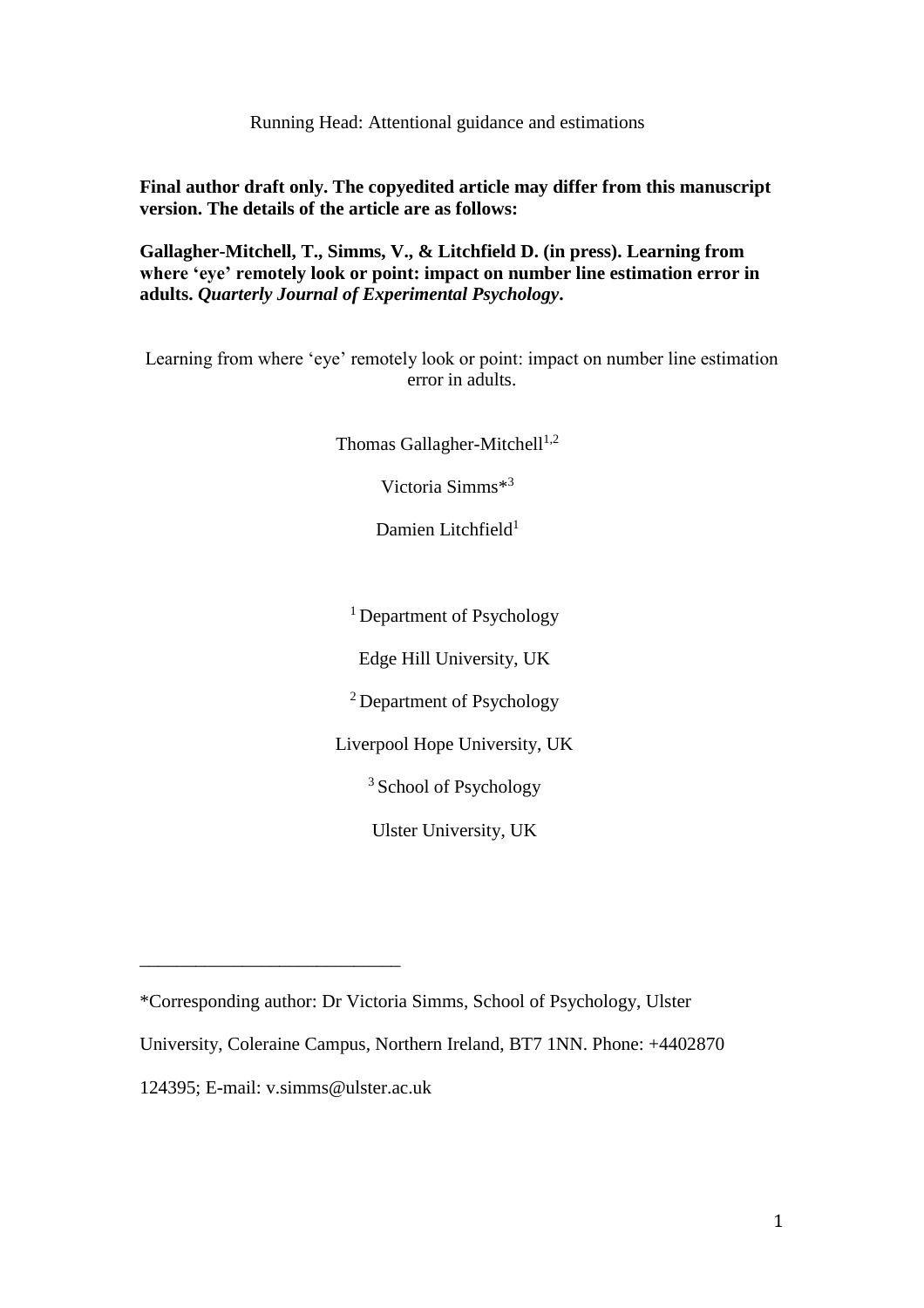# **Abstract**

In this paper we present an investigation into the use of visual cues during number line estimation, and their influence on cognitive processes for reducing number line estimation error. Participants completed a 0-1000 number line estimation task pre and post a brief intervention in which they observed static-visual or dynamicvisual cues (control, anchor, gaze cursor, mouse cursor) and also made estimation marks to test effective number-target estimation. Results indicated that a significant pre-test to post-test reduction in estimation error was present for dynamic visual cues of modelled eye-gaze and mouse-cursor. However, there was no significant performance difference between pre and post-test for the control or static anchor conditions. Findings are discussed in relation to the extent to which anchor points alone are meaningful in promoting successful segmentation of the number line, and whether dynamic cues promote the utility of these locations in reducing error through attentional guidance.

Keywords: number line; attentional guidance; gaze following; gaze transfer; eye movement modelling.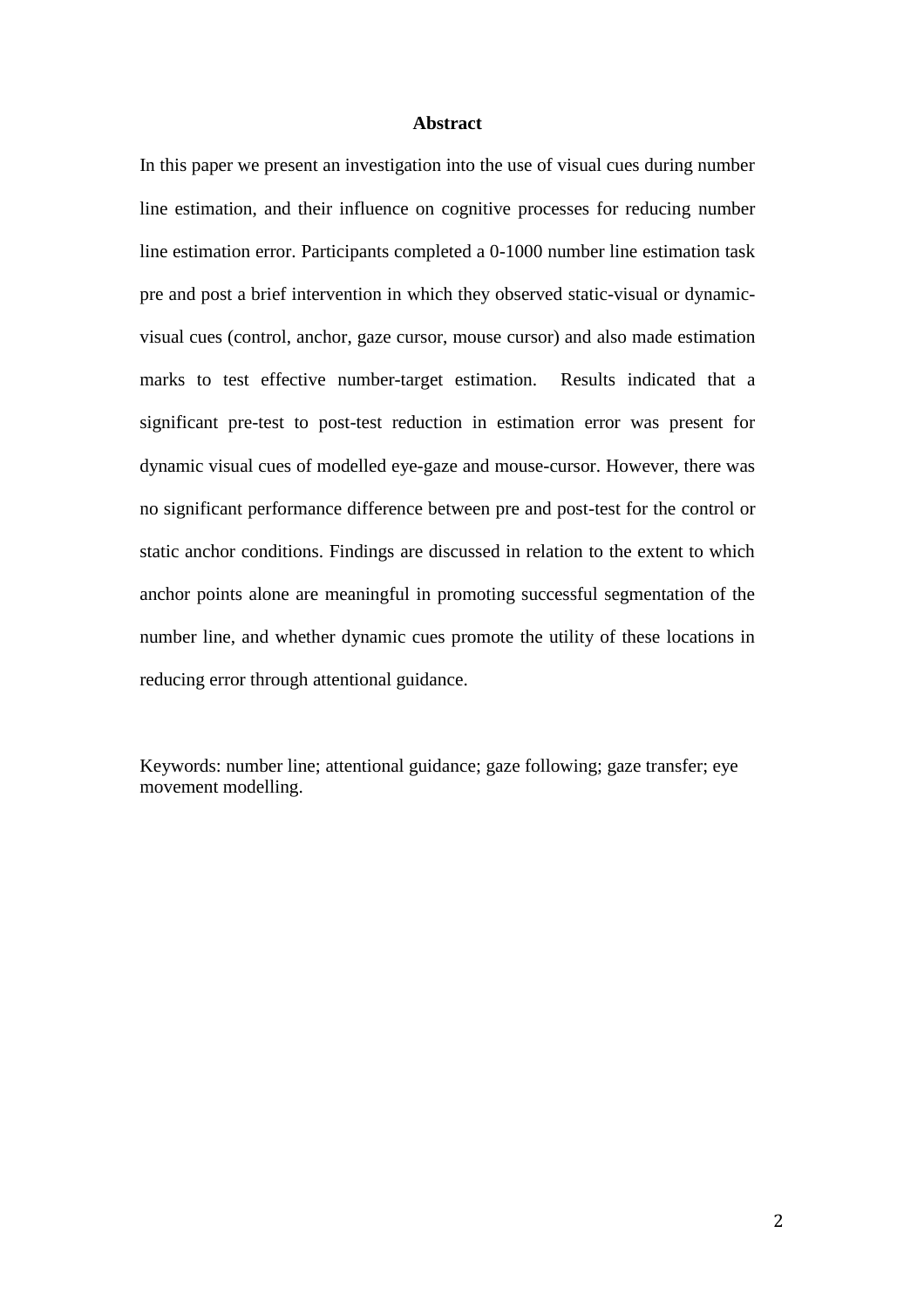# **Introduction**

Eye movements have long been considered as a window into the mind (Wade  $\&$ Tatler, 2005). It is well established that eye movement behaviours reflect what is likely to be the object of our thoughts (Ferreira, Apel, & Henderson, 2008; Knoblich, Ohlsson, & Raney, 2001; Tanenhaus, Spivey-Knowlton, Eberhard, & Sedivy, 1995), and that increased fixation durations are related to increased processing on the object of fixation (Just & Carpenter, 1976; Rayner, 1998, 2009). Research on numerical cognition has recently started to appreciate the value of employing eye-tracking studies (Haartman & Fisher, 2016; Mock, Huber, Klein, & Moeller, 2016), with key studies involving adults (Reinhart, Huber, Nuerk & Moeller, 2015; Sullivan, Juhasz, Slattery, & Barth, 2011) and both typically (Schneider et al., 2008) and atypically developing children (van't Noordende, van Hoogmoed, Schot & Kroesbergen, 2015) already revealing new insights into the online processes and strategies used in number line estimations.

The number line estimation task involves participants positioning a series of numbers on blank number line scales, generally using paper and pencil (Siegler & Booth, 2004), but more recently using tablet computers (LeFevre et al., 2013). The scale of the number line presented to participants varies with age, with young children being presented with small scales (e.g. 0-10, 0-20 or 0-100) and older children and adults being presented with larger scales (e.g. 0-1000, etc.) reflecting the anticipated extent of their number familiarity. In addition, manipulations of the presented scale have been used to experimentally investigate more complex numerical knowledge such as that of fractions (Schneider, Grabner & Paetsch, 2009). Unbounded number lines have also been utilised to further understand what precisely is measured by this task with a growing body of evidence suggesting that proportional judgements are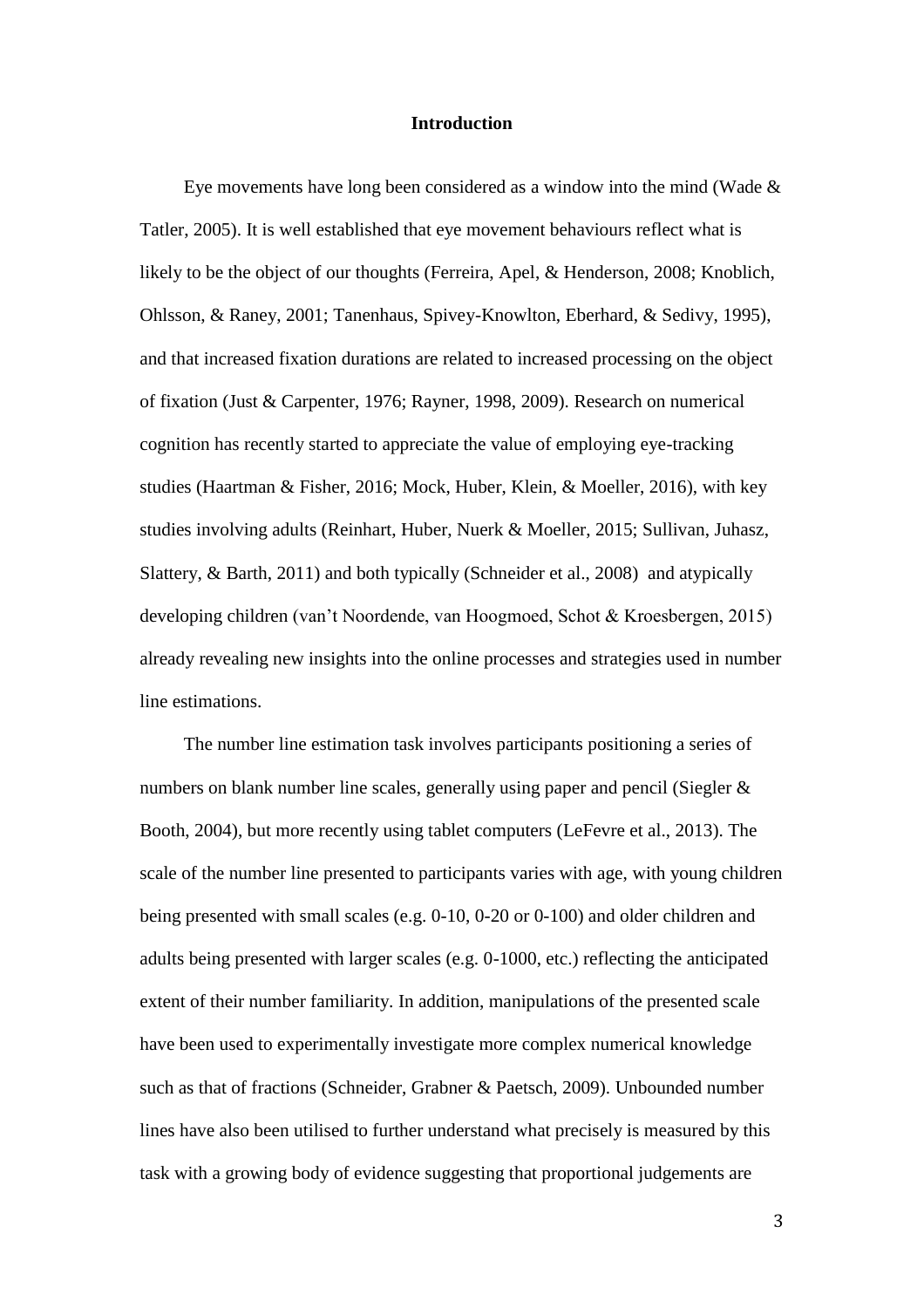important for bounded, but not necessarily unbounded, number line estimation (Ashcraft & Moore, 2012; Barth & Paladino, 2011; Link, Huber, Nuerk & Mueller, 2014; Rouder & Geary, 2014). It is argued that when using unbounded number lines participants must make use of a 'dead-reckoning' strategy based upon the spatial unit information given (e.g. target value of 25 to estimate, spatial unit information shown of 1). Dependent on the target number and spatial unit information provided, participants may need to make an increased number of 'dead-reckoning' steps to estimate the spatial location of the target value (e.g. target of 30 would require half the amount of steps with spatial-unit information of 10 compared to 5). The use of a greater number of 'dead-reckoning' steps (or self-generated points of reference) in the case of bounded number lines may result in increased acuity of association between number magnitude and spatial extent reducing overall estimation error (Ashcraft & Moore, 2012; Barth, Slusser, Cohen & Paladino, 2011).

Typically, the number line task is analysed in one of two ways. Curve estimation provides an indication of the function of the estimates across the number line, with the actual position of the numbers being regressed onto the estimated points that participants have made, producing best-fit values for linear  $(R^2L_N)$  and logarithmic ( $R^2$ <sub>LOG</sub>) functions of the values of the estimates. An average value of accuracy of estimates is also typically calculated (PAE; percentage absolute error), with the average of the absolute difference between estimated and actual positions being calculated for each individual on each scale that they have completed, irrespective of the directionality of the error.

The task has gained increasing interest because of the consistently observed relationship between number line estimation and more complex mathematical achievement (see Siegler, 2016 for a review) with both more accurate and linear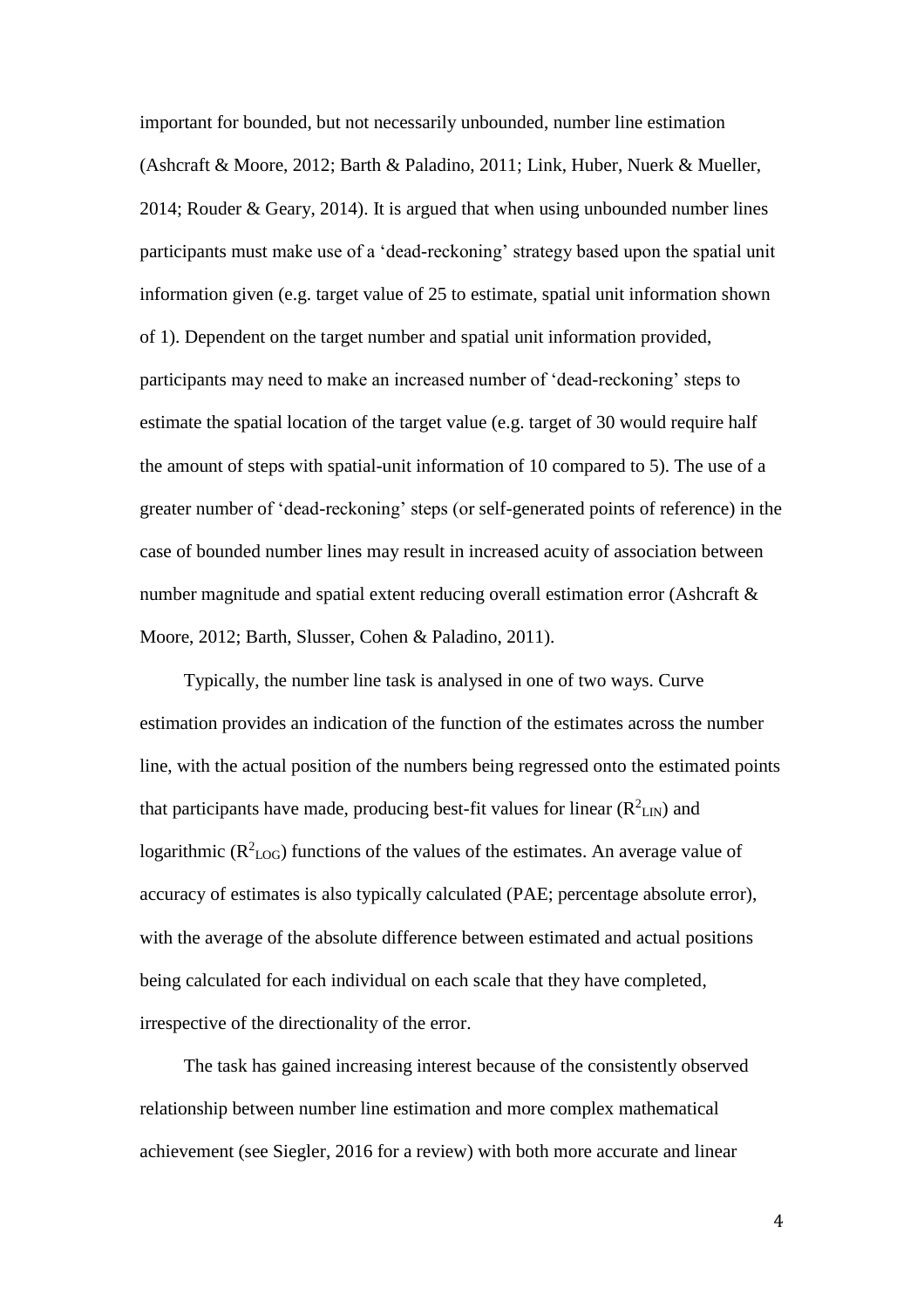estimations being associated with better addition skills (Siegler & Booth, 2004), more successful mathematical learning (Booth & Siegler, 2008) and better general mathematical achievement (Muldoon et al., 2013). Due to implied importance of number line estimation for mathematical achievement there has been increasing interest in interventions to improve performance on this task. Siegler and Ramani (2008) observed that children who completed a simple linear board game intervention displayed more linear estimations post intervention compared to a control group. This improved estimation performance was also associated with increased addition accuracy. These findings have been replicated with children from low socio-economic backgrounds (Wilson, Dehaene, Dubois & Fayol, 2009). More recently, a number of studies have utilised an embodied cognition approach using physical large-scale movements in board games and have observed similar findings (Fischer, Moeller, Bientzle, Cress & Nuerk, 2011; Link, Moeller, Huber, Fischer & Nuerk, 2013).

These intervention studies provide evidence suggesting a causal relationship between numerical estimation and mathematical achievement (Moeller, Fischer, Nuerk & Cress, 2015). Nevertheless, it is currently debated what precisely the bounded number line task measures, for example numerical representations (Siegler, 2016), proportional judgments skills (Cohen & Blanc-Goldhammer, 2011) or perhaps vital visuo-spatial skills to complete the task (Simms et al., 2016). As such, there has been a call to further understand the processes that underpin number line estimation responses and a recent special issue by Hartman and Fischer (2016) highlights how eye-tracking may help shed new light on the cognitive processes involved in solving numerical tasks.

With regard to possible strategy use, relative increases in fixations at the beginning, middle and end points of number lines indicate that children and adults use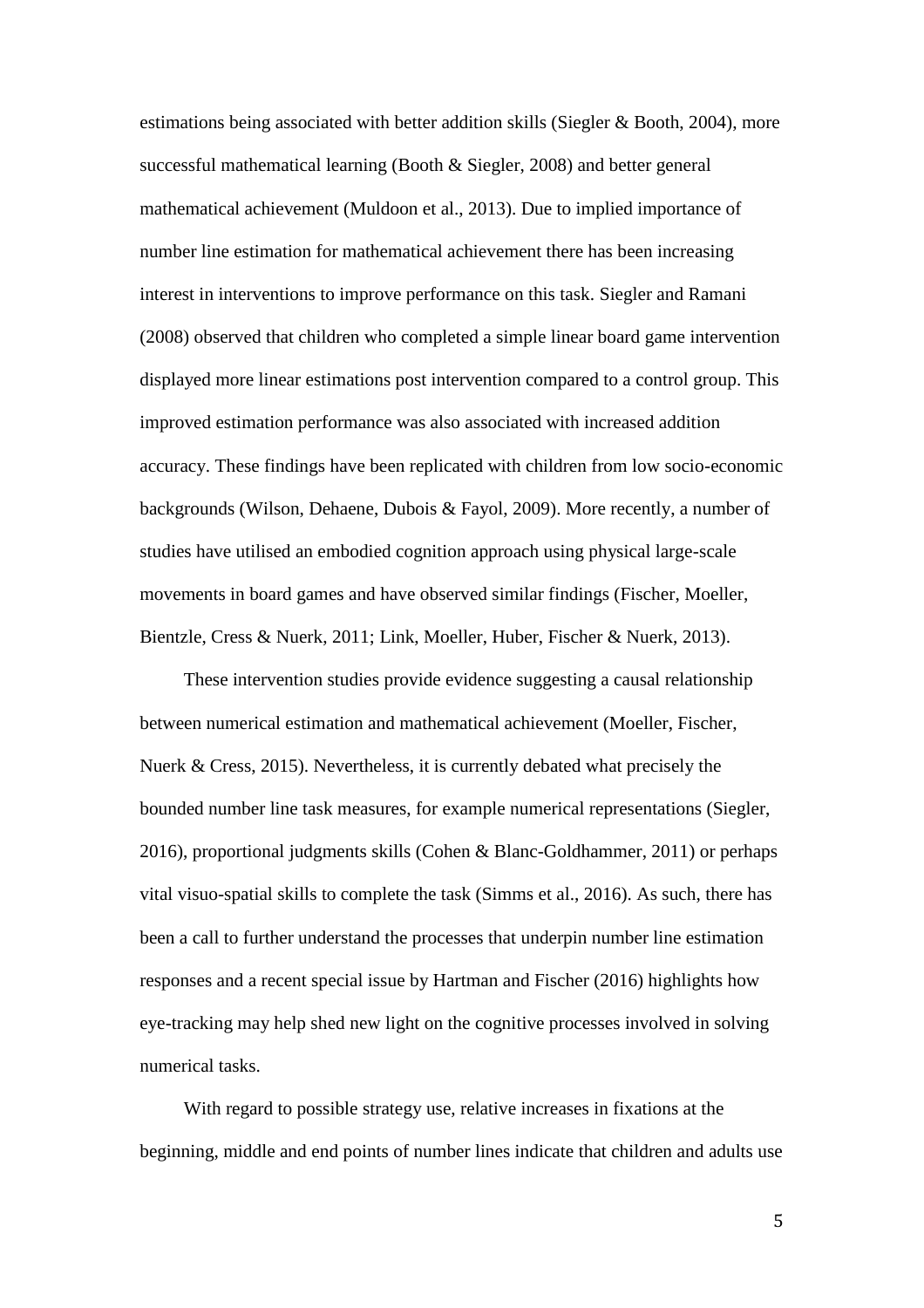these key areas as references points to estimate the target number on a line (Schneider et al., 2008; Sullivan & Barner, 2014; Sullivan et al., 2011). Moreover, these measures of online processing prior to making a response add to the growing support that proportional judgment models (e.g., Barth & Paladino, 2011) may offer a better fit of number line estimation data than traditional linear and logarithmic models (Siegler & Opfer, 2003; Siegler, Thompson, & Opfer, 2009). Since the processing involved in number line estimation has been linked to these reference points, making these task-specific areas more salient by adding visible anchor points at these key intervals should improve accuracy in number line estimations (Peters et al., in press; Siegler &Thompson, 2014). In addition, research suggests that number line estimations can be improved if there is some form of local feedback indicating the correct location of the target number values (Barth, et al., 2016). We investigate these collective issues, but also examine whether it is more beneficial for participants to observe another person make number line estimations using these anchor points, as shown by either their gaze position or mouse position.

Recording eye movement behaviour can help us understand visual and cognitive processes but eye movements also have a communicative role in social and learning interactions by attracting and directing another's attention (Kleinke, 1986; Sheperd, 2010). From an early age we are highly sensitive to other people's gaze (Brooks  $\&$ Meltzoff, 2005; Symons, Lee, Cedrone, & Nishimura, 2004) and by following another's gaze our attention is guided towards relevant aspects of our environment (Flom & Pick, 2007; Hanna & Brennan, 2007). Indeed, through joint attention and viewing where another person looks, we alter our processing of the environment based on the processing modelled by others (Becchio, Bertone, & Castiello, 2008).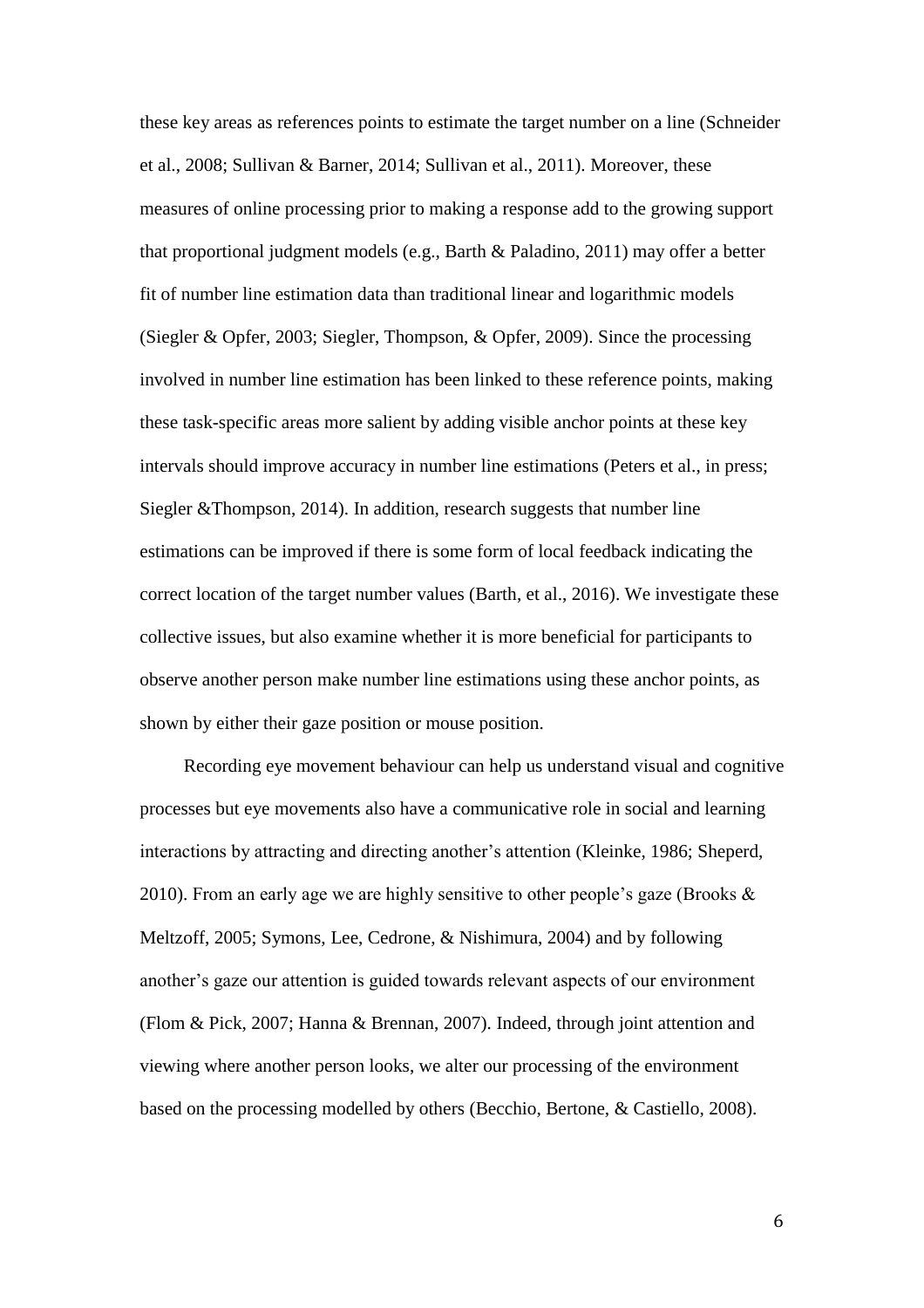With this communicative role of gaze in mind, there have recently been a number of studies that have recorded eye movement behaviour of one observer and presented these eye movement recordings to others. The goal of these studies has been to understand whether knowing where a person looks changes the observer's perceptions and decision-making ability, and ultimately whether guiding their attention in this way helps observers complete tasks. Such gaze transfer studies have been employed in a wide range of tasks from medical image perception (Litchfield, Ball, Donovan, Manning, & Crawford, 2010; Seppänen, & Gegenfurtner, 2012) and visual inspection tasks (Jarodzka, van Gog, Dorr, Scheiter, & Gerjets, 2013; Nalanagula, Greenstein, & Gramopadhye, 2006) to problem solving (Litchfield & Ball, 2011; van Gog, Jarodzka, Scheiter, Gerjets, & Paas, 2009).

In line with the growing view that social cognition processes need to be understood on the basis of their interactive nature (Cole, Skarrat & Kuhn, 2016; Schilbach et al., 2013), research has also enabled real-time interaction with another person via their gaze and demonstrated benefits in performance and coordination from this type of joint attention (Brennan, Chen, Dickinson, Neider, & Zelinsky, 2008; Carletta, et al., 2010; Leff et al. 2015; Müller, Helmert, & Pannasch, 2014; Müller, Helmert, Pannasch, & Velichkovsky, 2013; Neider, Chen, Dickinson, Brennan & Zelinsky, 2010; Velichkovsky, 1995; Wilson et al. 2011). Taken together, whether using pre-recorded videos of where a person looked during a task or using real-time gaze exchanges between two (or more) observers, gaze cursors representing where a person is looking can guide observers' attention towards task relevant areas and enhance performance.

Whilst people can follow and make use of simple gaze cursor information to help make decisions (Brennan et al., 2008; Litchfield et al., 2010; Litchfield & Ball,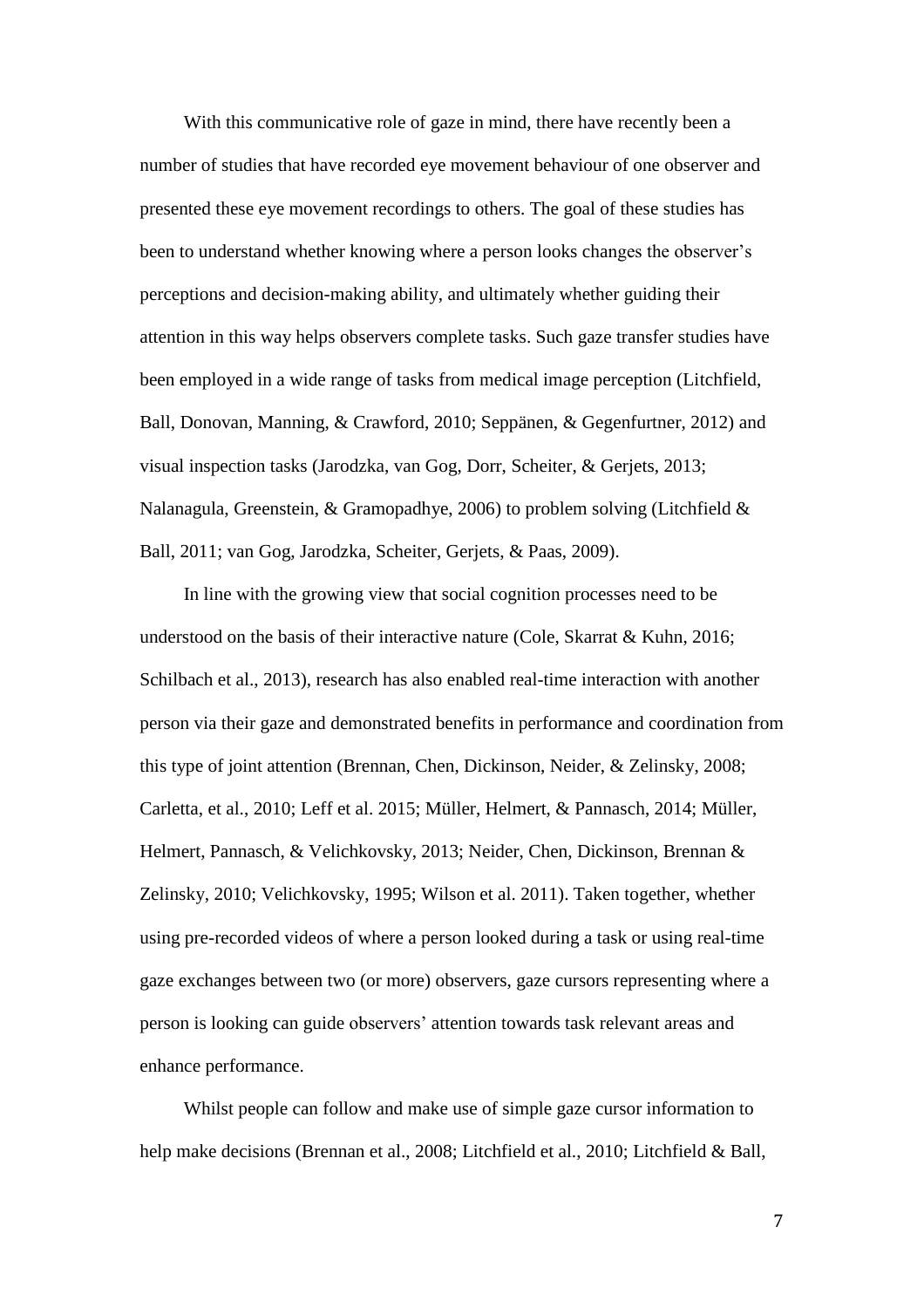2011; Zelinsky, Peng, & Samaras, 2013), the ability to maintain precise eye position is offset by normal oculomotor activity (tremors, drifts, microsaccades) which means that gaze is often moving, even if only slightly (Holmqvist et al., 2011). In relation to the number line task where precision is key, this inherent movement may mean that when showing a gaze cursor to other observers it may be difficult for them to follow and infer precisely where the model is looking on the number line. In contrast, mouse position only moves by the explicit intentional actions of the model and can remain in a stable location until the model decides otherwise. Indeed, previous research by Velichkovsky and colleagues (Velichkovsky, 1995; Müller et al., 2013; Müller et al., 2014), has shown that whilst gaze can be communicative and direct attention, presenting the mouse position of a model can function as a deictic pointing device that leads to equivalent improvements in participant performance (or better performance in certain contexts, cf. Müller et al., 2014). As a result, it is an open question whether observers would learn best from seeing where a model looked when making number line estimations, or whether they would learn just as well from seeing where the model intentionally moved the mouse cursor to make these estimations. To investigate these issues, we examine whether number line estimations are improved when anchor positions are used, and whether viewing another person's gaze cursor or mouse cursor leads to additional improvements in accuracy.

# **Method**

### **Participants:**

133 Participants (44 male, 89 female) aged between 18-55 years (*M=22.06, SD= 8.35*) were recruited from two universities in England and Northern Ireland to participate in one of four number line estimation tasks. All participants were undergraduate Psychology students recruited through online participant schemes and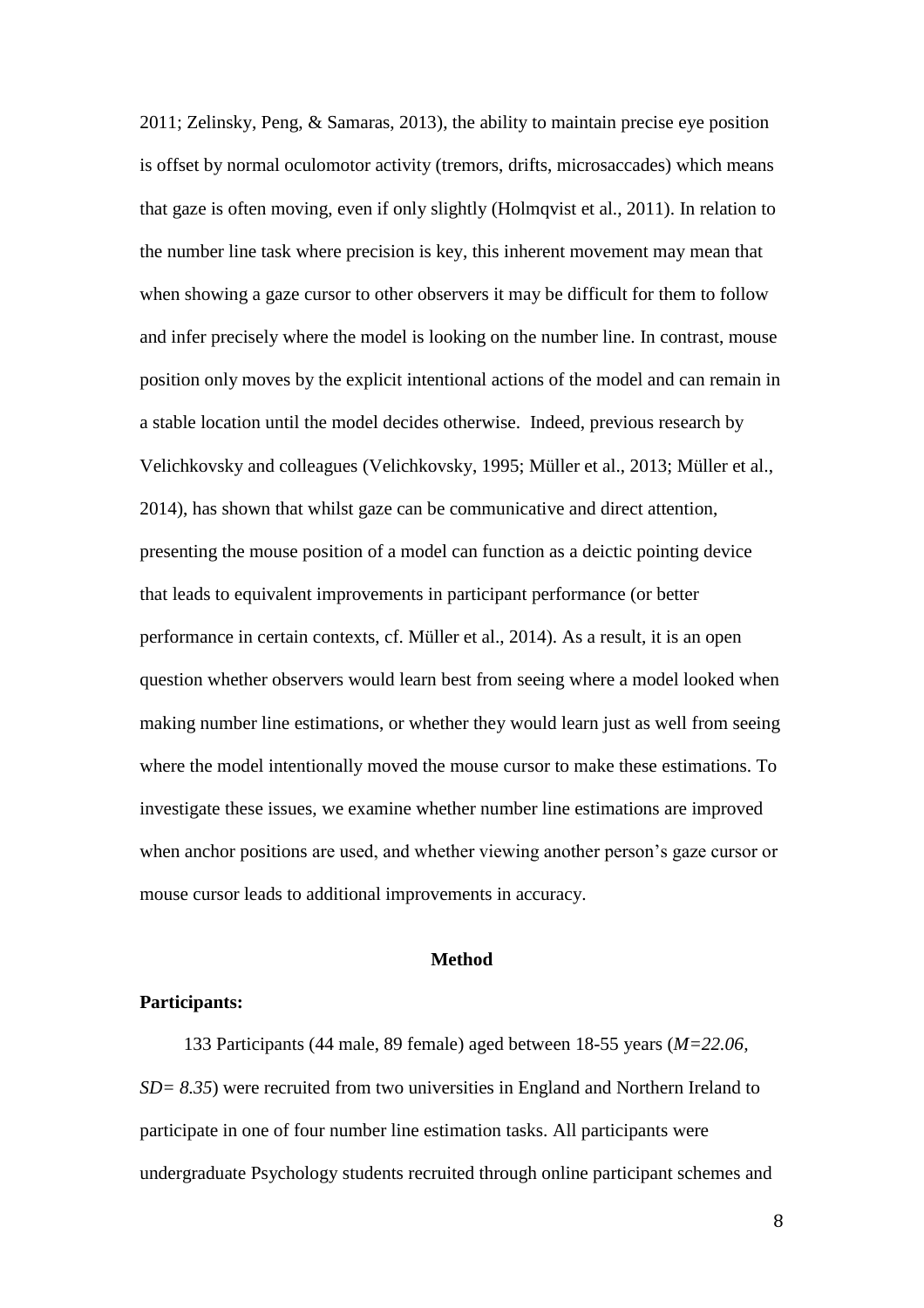were rewarded equally at both sites, either in the form course credit or a small monetary payment. All participants had normal or corrected-to-normal vision, and each provided informed consent before completing the study.

### **Materials and Procedure:**

All participants completed a 0–1000 number-line task with a pretest block (30 trials), followed by a cueing block (10 trials), and then a post-test block (30 trials). There were four conditions in the cueing block (Control, Anchor, Gaze Cursor, Mouse Cursor) and these were run as a between-participants experiment to avoid practice effects from the similar task demands across the procedures. In each of the four conditions the following parameters were consistent. Eprime 2.0 was used to present a horizontal line across the screen 10cm in length, which was bounded by the values 0 and 1000, presented beneath the line at the left and right extremes. The target number value for each trial was presented above the midpoint of the number line on each trial and remained on screen until a response was given.

Participants used the computer mouse to select the location on the blank number line of the target value presented on screen. In the Control condition participants completed 5 practice trials followed by responses to 30 different randomized target values (2, 7, 10, 19, 42, 62, 103, 158, 198, 230, 289, 297, 346, 391, 438, 470, 508, 591, 613, 694, 728, 760, 835, 879, 902, 942, 971, 984, 990), the next block consisted of responses to ten further target numbers presented in a pseudo-randomized order (20, 560, 700, 220, 980, 800, 60, 430, 950, 980), the final block was a repeat of the first with the same target numbers being estimated presented in a randomized order. In all response blocks the instructions emphasized location estimation accuracy over response speed.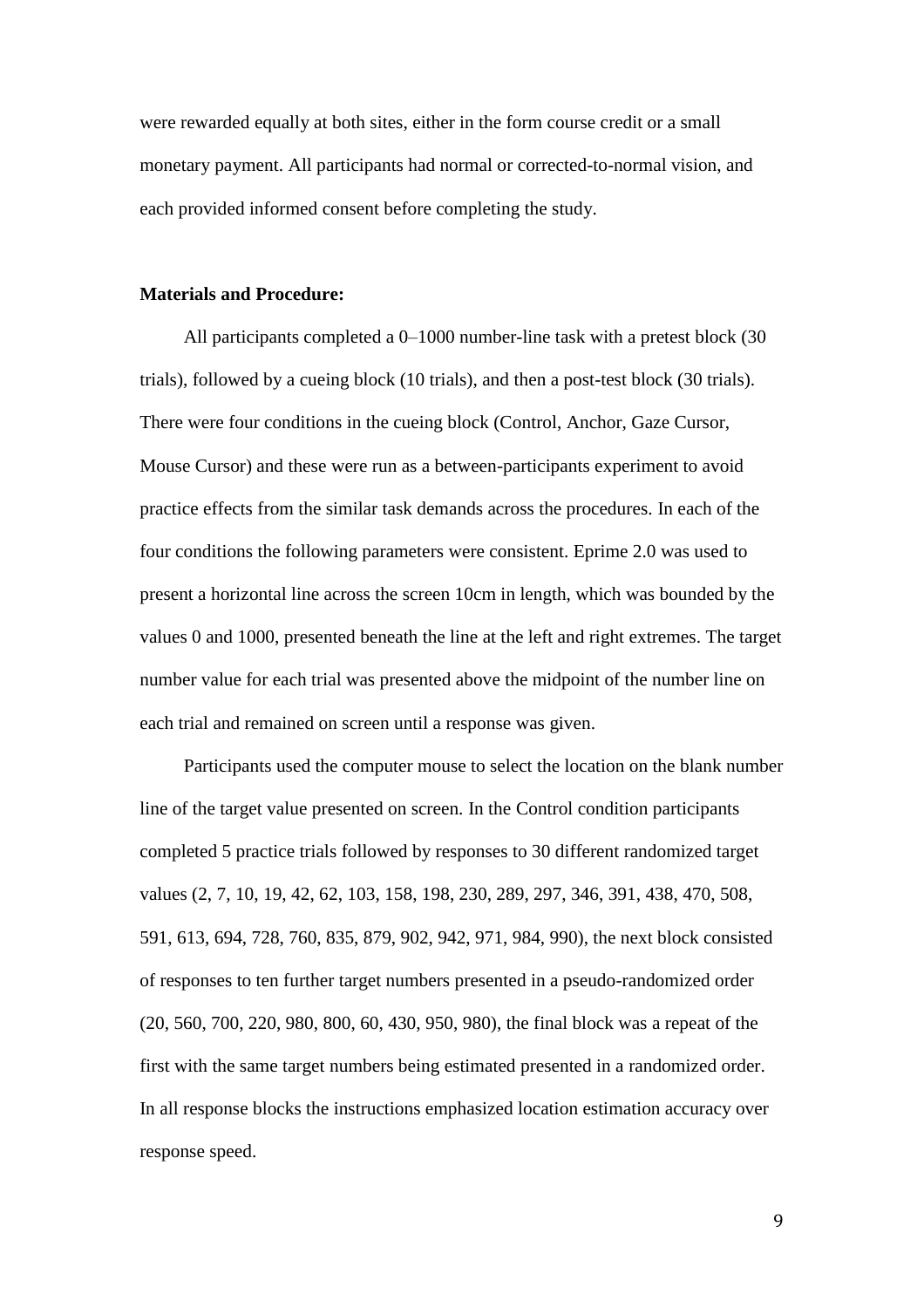In the following three conditions the target values, block order and target number order were the same as the control condition, and only differ in the middle cueing block. In the Anchor condition the pre-test and post-test blocks were presented as a blank bounded number line, whereas the middle cueing block of ten trials had visual anchor markers presented along the number line in the following locations: origin (0),  $1<sup>st</sup>$  quartile (250), midpoint (500),  $3<sup>rd</sup>$  quartile (750) and endpoint (1000). No explicit attention was drawn to these and participants were instructed to perform the task as directed previously. In the Gaze Cursor condition, rather than asking participants to complete 10 trials using the Anchor points, participants were shown 10 videos of where another person was looking (eye-gaze cue depicted as a dynamic 1° red dot overlaid the screen), with participants watching the model move their eyegaze to an appropriate anchor mark to then estimate a final value location e.g. target value of 800 would be shown using the  $3<sup>rd</sup>$  quartile anchor to estimate from. No mouse position information was provided where the person actually pointed to the number location with participants only seeing eye-gaze information. In the Mouse Cursor condition, participants were shown 10 videos indicating where this same person moved the mouse cursor to estimate the location of the target number value (but no information provided where the person was actually looking during the task). To create these 10 Gaze Cursor and 10 Mouse Cursor videos, one of the authors performed the number line task whilst their eye movements were recorded using an Eyelink 1000 eye-tracker (SR Research Ltd, Mississauga, Canada). Following a 9 point calibration using a chin-rest and seated 57cm from the screen (average calibration error 0.22°), 10 videos were created in Dataviewer (SR Research) showing either where the model was looking (Gaze Cursor) or where the model was pointing the mouse (Mouse Cursor), when estimating the target number value. Each video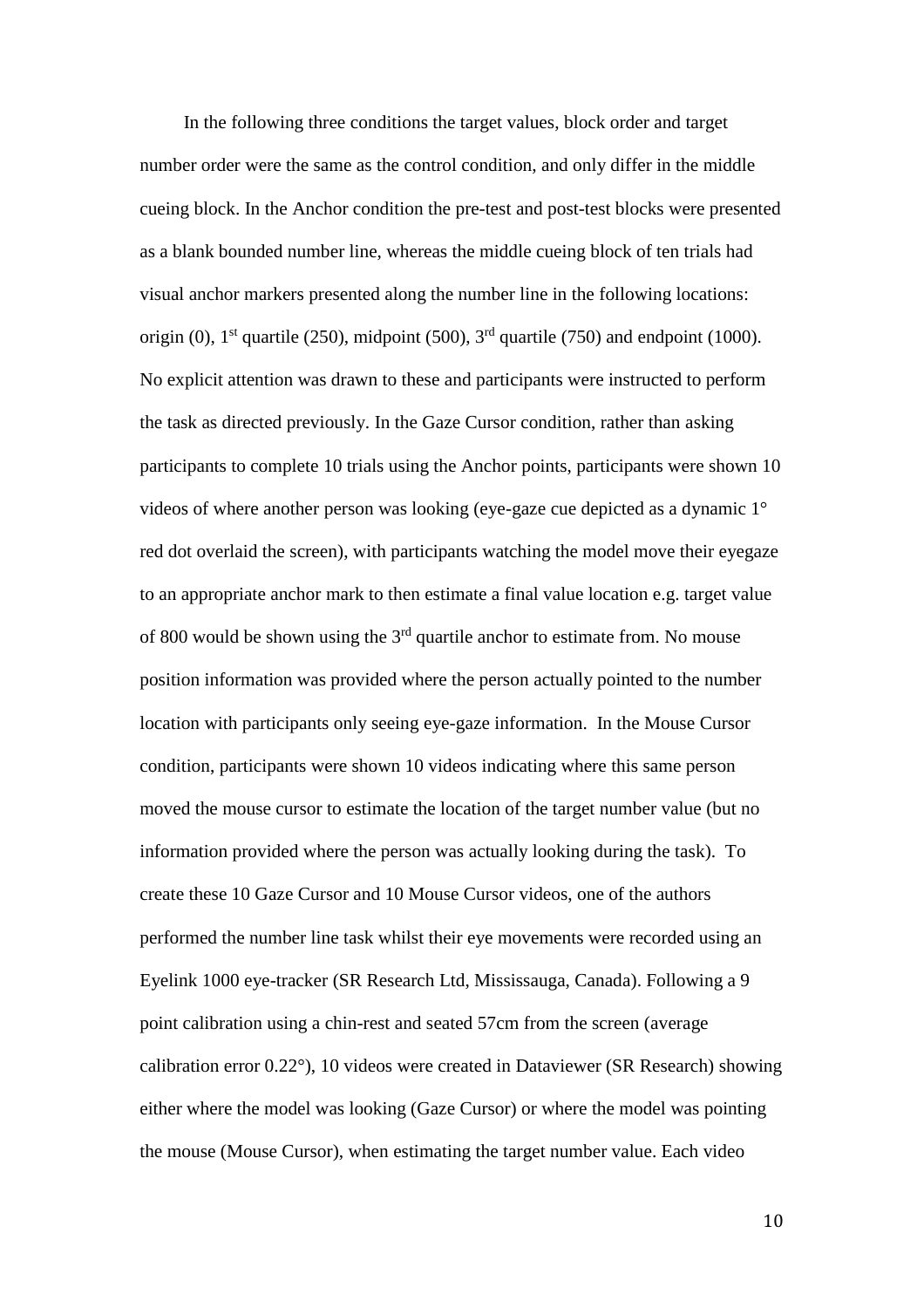lasted approx. 20sec ( $M = 17.1$  *SD* = 1.79) and were embedded into the appropriate cueing block using Eprime. Both the gaze cursor and mouse cursor videos displayed a model which moved towards the most relevant anchor point and then shifted to the correct position of the number. Once the final video was shown participants proceeded immediately to the time 2 (post-test) block.

# **Data analytic strategy**

Participants' judgments were converted from the x-y coordinates to a numerical value along the number line in the 0-1000 estimation parameters, allowing calculation of a percentage absolute error (PAE); ((response estimate-target number)/length of number line)\*100, for example if the target number was 600 and the participant estimated 650 then the PAE would equal, ((650-600)/1000)\*100= 5%. Average percent absolute error (PAE) values per participant were calculated for both pre-test (Time 1) and post-test (Time 2). An analysis of covariance (ANCOVA) was conducted with the dependent factor of Time 2 PAE, the fixed factor of group (anchor, expert video, cursor and control) and the covariate of Time 1 PAE. For posthoc analyses, paired-samples *t*-tests were used to assess differences between Time 1 and Time 2 performance for each group separately. Partial eta squared values were used as a measure of effect size for ANCOVAs and Cohen's *d* was used for paired sample *t*-tests.

### **Results**

The results of the ANCOVA revealed that there was a main effect of group,  $F(4,128)=13.85, p<.001, \eta_p^2=.25$ , this was a medium effect size. The covariate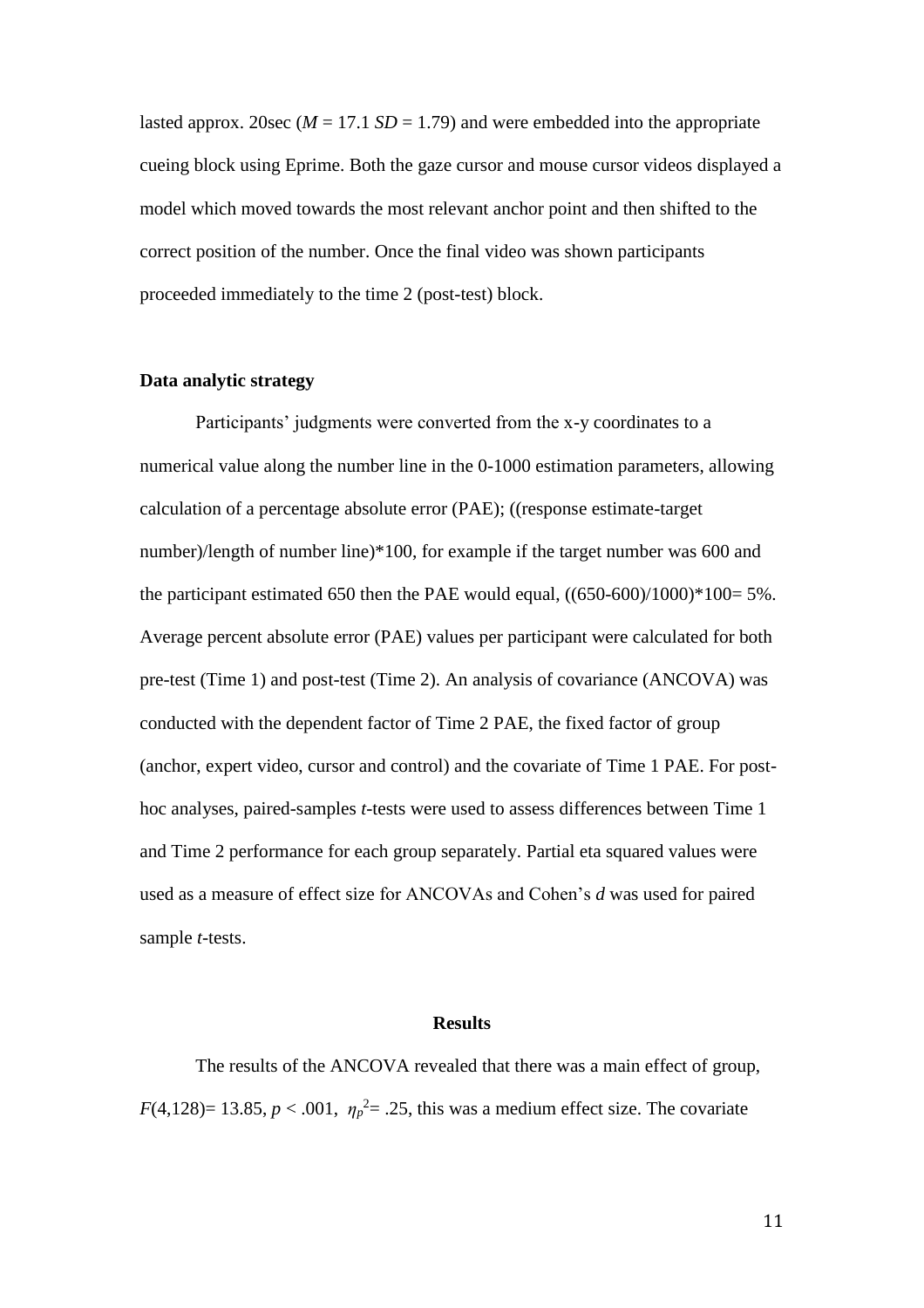(PAE at Time 1) was also significant,  $F(1,128) = 202.21, p < .001, \eta_p^2 = .61$  and was a large effect size.

< Insert Table 1 around here>

<Insert Table 2 around here>

Pairwise comparisons revealed that after controlling for PAE at Time 1 there were significant differences between the following groups at Time 2: Gaze Cursor and Anchor,  $M_{diff} = -.90$ ,  $p = .002$ , Gaze Cursor and Control,  $M_{diff} = -1.35$ ,  $p < .001$ . There were also significant differences between Mouse Cursor and Anchor,  $M_{\text{diff}} =$ 1.20,  $p < .001$  and Mouse Cursor and Control,  $M_{diff} = -1.66$ ,  $p < .001$ . Bonferroni corrections were applied due to multiple comparisons, thus reducing the Alpha value to p< .007. Therefore all significant differences remained after correction for multiple comparisons. There were no other significant differences.

Paired samples *t*-tests revealed that there was a significant difference in PAE between Time 1 and Time 2 for the Gaze Cursor condition,  $t(33)=4.10, p < .001, d =$ 0.69 and for the Mouse Cursor condition,  $t(29) = 7.07$ ,  $p < 0.01$ ,  $d = 1.16$  (see Figure 1). There were no significant differences between Time 1 and Time 2 for the Anchor or Control group (both *p*s > .05).

<Insert Figure 1 around here>

Further exploratory analysis was conducted to assess any changes in estimation accuracy around the five anchor point locations. In order to assess estimation accuracy at these locations in each task an average PAE was generated for each participant in each of the experimental conditions. The estimation values from which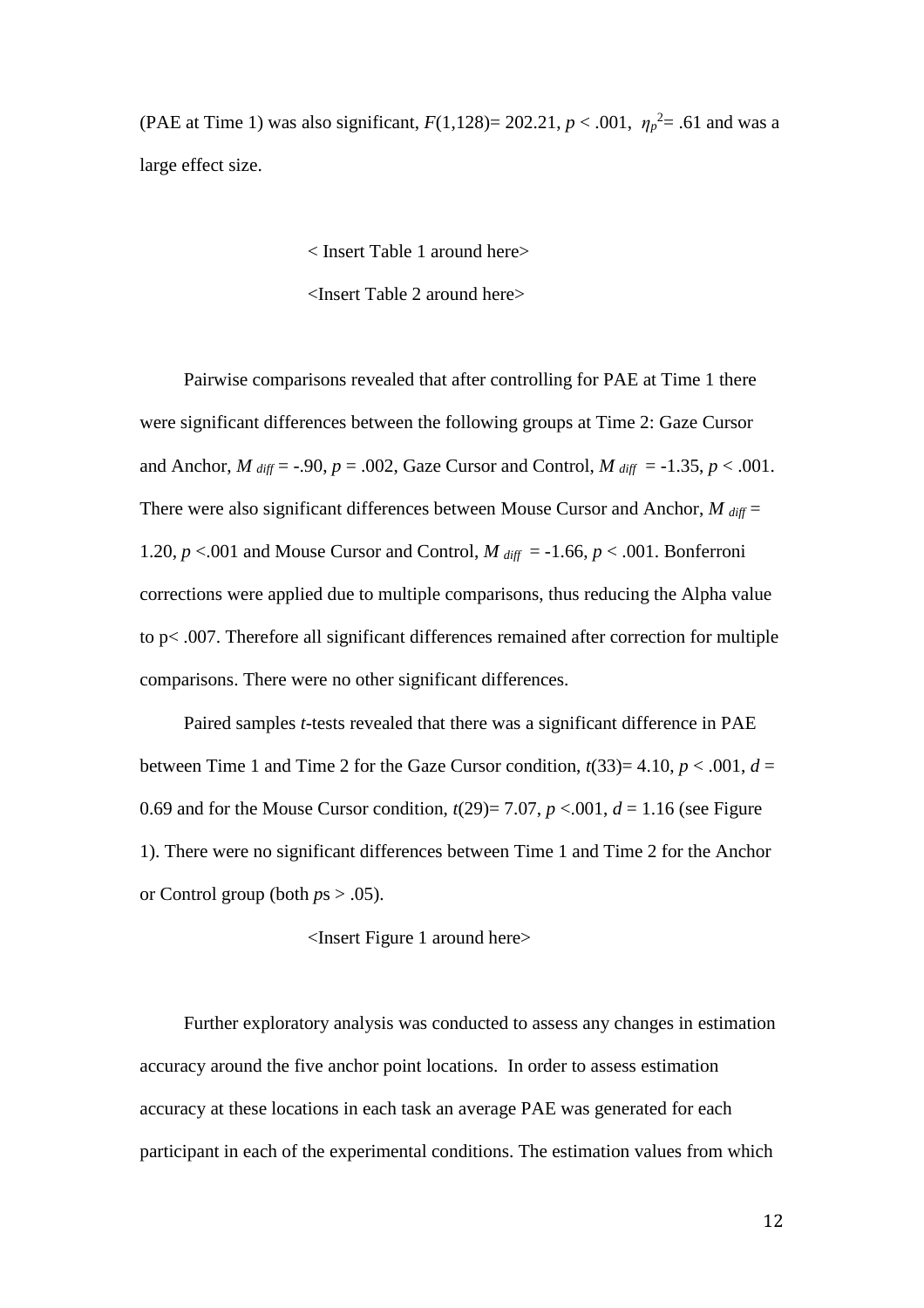the PAE values were obtained were as follows: Origin (2,7), first quartile (230/289), midpoint (470, 508), third quartile (728,760), and endpoint (950/980). The values were selected as the two closest to that of the visual anchor locations provided. Contour analyses were generated for both the pre- and post-test blank number lines.

# < Insert Table 3 around here>

In order to compare whether accuracy in participants' estimates were improved at the locations where visual anchors had been provided in the cuing blocks pairedsamples t-tests were conducted separately for each of the experimental conditions between pre-test and post-test at each of the anchor locations. Bonferroni correction was applied resulting in an adjusted Alpha level of  $p<0$  to correct for multiple comparisons. The analysis showed that there were no significant improvements in estimation accuracy for the blank Control condition or the visual Anchor conditions where only static visual cues were present. However under task conditions where dynamic visual cues were presented there was evidence of improved estimation accuracy. In the Gaze Cursor condition there was a marginally significant difference in estimation performance at the first quartile, pre  $(M=5.62)$  and post  $(M=4.06)$ , t(32)=2.512,  $p=.017$ ,  $d = 0.90$ , yet, no other comparisons reached significance. In the mouse cursor condition a significant reduction in estimation error was found at the first quartile, pre  $(M=2.13)$  and post  $(M=1.73)$ ,  $t(29)=2.96$ ,  $p=.006$ ,  $d=1.12$ , though again no other comparisons reached significance.

Findings from the contour analysis therefore suggest that there was additional benefit in reducing estimation error with transfer of information from dynamic visual cues,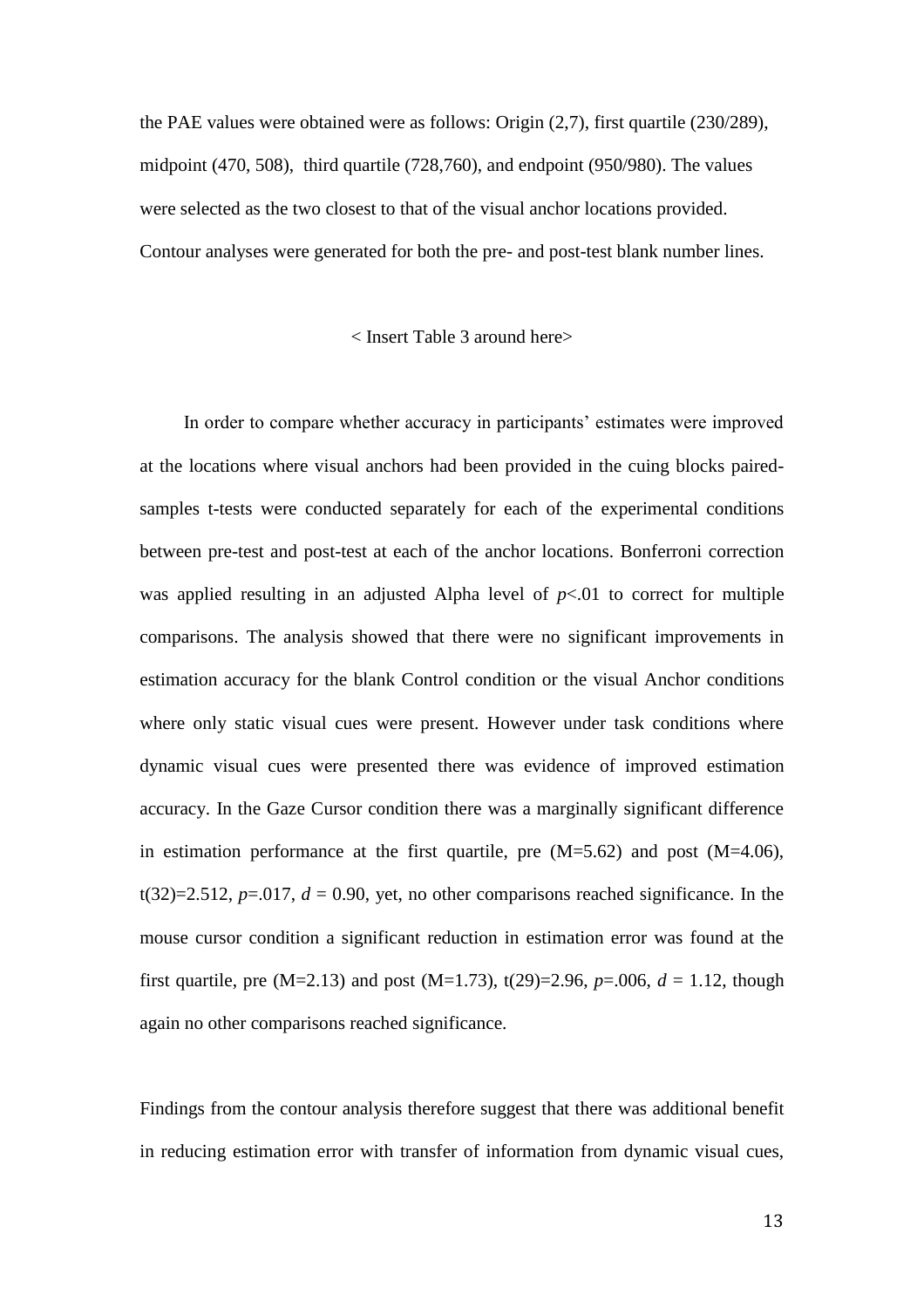however such benefit was not found with static visual cues at the anchor locations, and this performance benefit was not consistent across the number estimation range.

# **Discussion**

The aim of this study was to examine whether number line estimations are improved when anchor-based number lines highlight interval regions, and specifically whether viewing another person's gaze cursor or mouse cursor leads to additional improvements in accuracy. Contrary to expectations, participants in the Anchor condition did not show an improvement in performance in Time 2, and were equivalent in performance to the control condition in which no anchor lines were provided.

However, viewing another person's gaze during number line estimation led to increased performance (reduction in estimation error) on post-test trials compared to control conditions with or without anchor points. These findings are consistent with previous research that has found that presenting a cursor representing where another person looked during a task can enhance observer performance (e.g., Litchfield et al., 2010; Litchfield & Ball, 2011; Nalanagula et al., 2006). In addition, Litchfield et al. (2010) demonstrated that it is the task-specificity of the presented gaze that causally determines improvements in performance, as presenting eye movements that are random, or not aligned to the specific task does not lead to improved performance. Therefore, our finding that number line estimation improved were not due to the mere presence of a moving stimulus during the intervention trials, but instead driven by increased attention directed at task-relevant areas.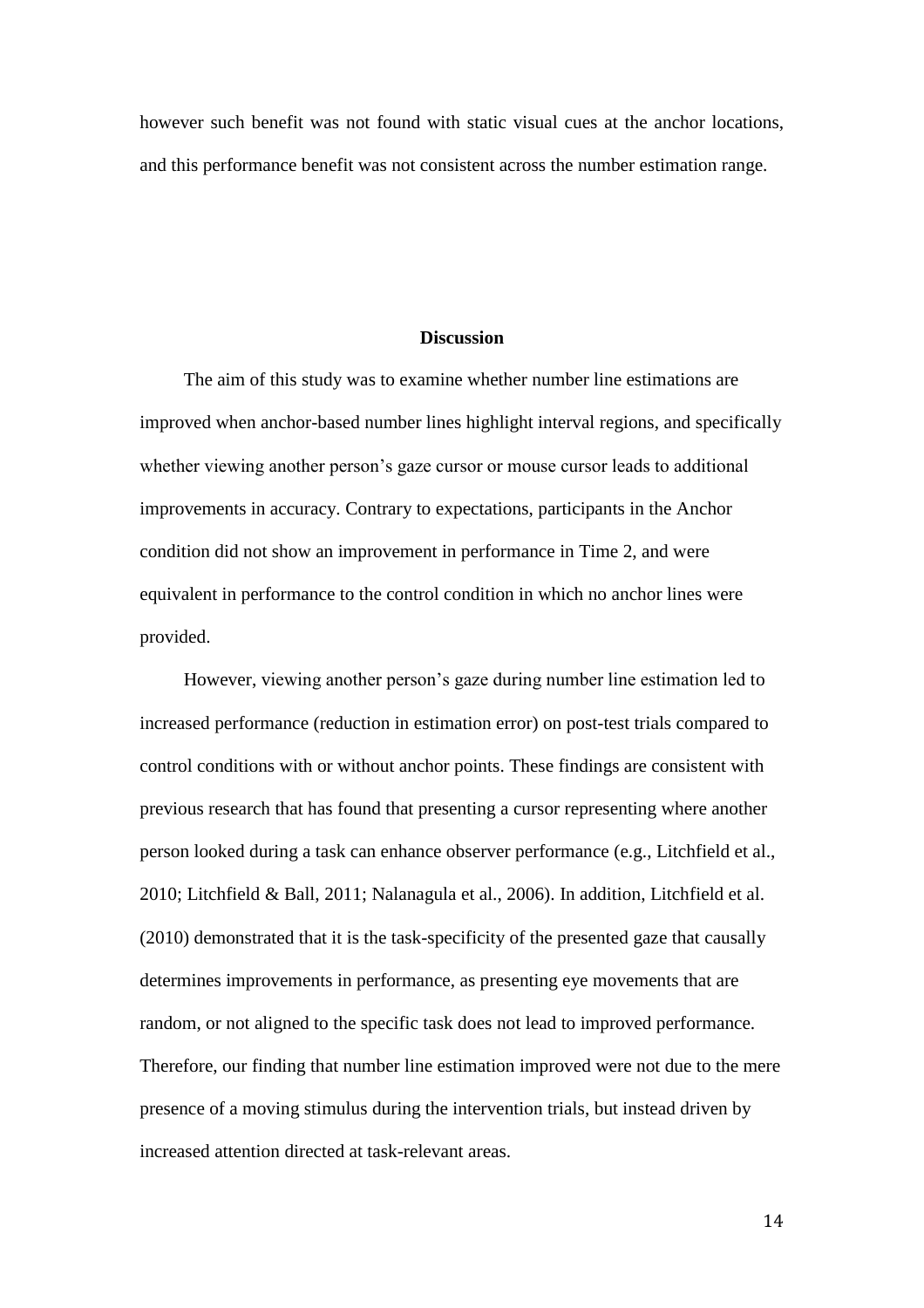Moreover, presenting the mouse position of where an observer estimated number lines also led to increased performance compared to control conditions with or without anchor points. This corroborates existing research that suggests that mouse position can also provide a stable deictic cue that can guide observers' attention and enhance performance just as well as gaze cues (Müller et al., 2013, Müller et al., 2014; Velichkovsky 1995). After controlling for baseline error rates at Time 1, there was no statistically significant difference in error rates between participants in the Mouse Cursor condition and Gaze Cursor at Time 2 (Table 2), although performance in the Mouse Cursor condition was marginally more accurate.

As mentioned earlier, attention can be guided by another's gaze (Litchfield & Ball, 2011; Neider et al., 2010) or mouse position (Velichkovsky, 1995), yet the Mouse Cursor may have been easier to follow more precisely since its position is more stable and is only moved under explicit intentional actions by the model, whereas the Gaze Cursor is often also accompanied with some form of oculomotor motion. The stability of the mouse cursor may help explain why viewing mouse position was marginally superior to viewing gaze position in this task. Findings from the contour analysis also support the benefit of a dynamic cue which was found to be most informative at a location along the number line where greater estimation error was found to occur in the pre-test block (first quartile), with this being most apparent for the stable mouse cursor cue. The impact of this cue was not shown to have a consistent impact across the number range or at all estimation anchors, which may suggest that information for such cues is interpreted most readily when participants have less knowledge of a number-value location (e.g. there was already high accuracy at the origin and midpoint so less need to make use of additional cue information).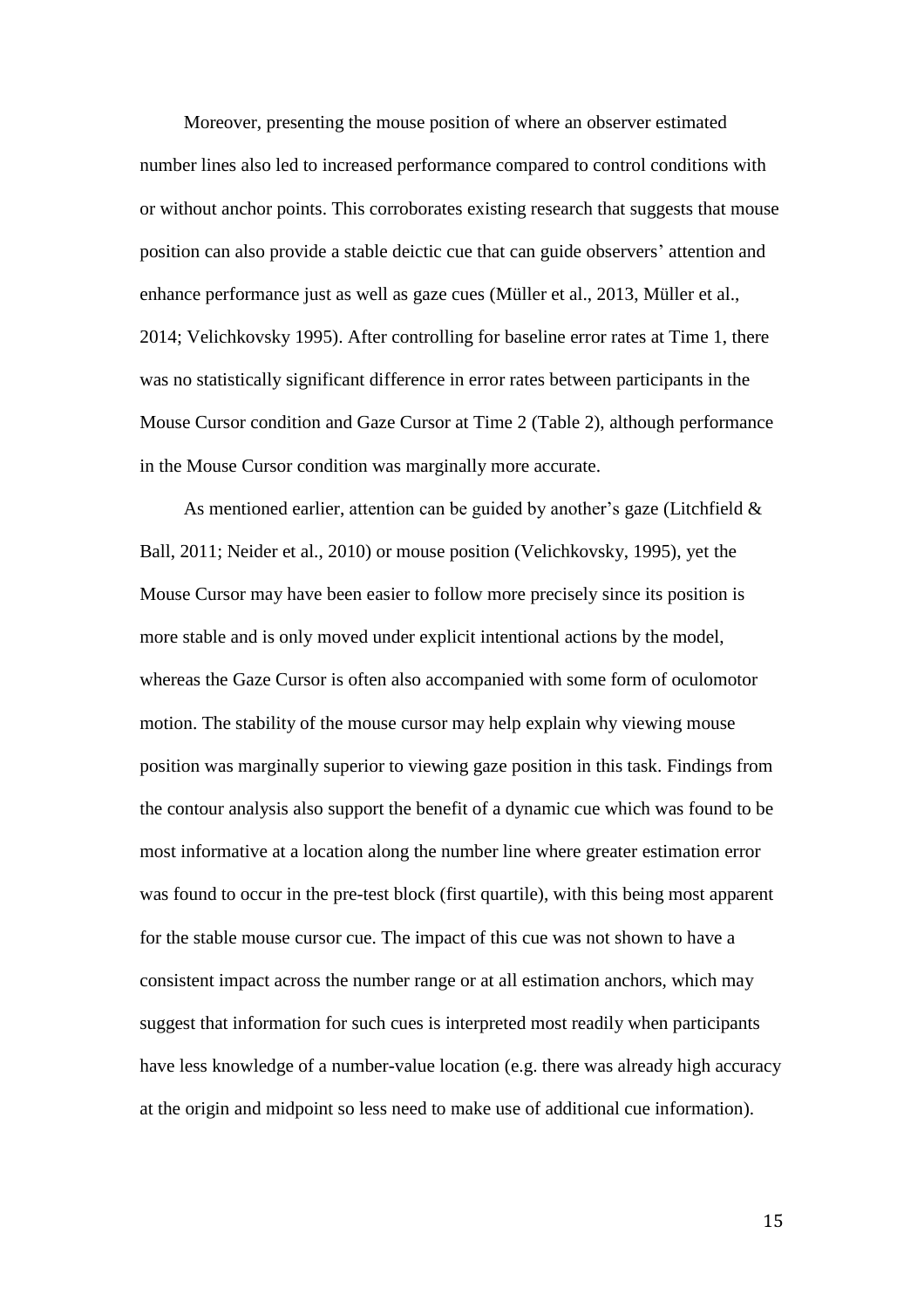In addition, the visual representation of a mouse cursor was most similar to the dynamic feedback from participants' own location estimations in the pre-test block, therefore the saliency with which this cue may transmit meaningful number-location information may be greater than that of other dynamic representations. Therefore, if the goal is to explicitly direct an observer to a precise area in the environment or provide a worked example (Atkinson, Derry, Renkl, & Wortham, 2000; Skuballa, Fortunski, & Renkl, A. 2015), then it is understandable that mouse movement may be just as appropriate in this regard. Establishing that the Mouse Cursor and Gaze Cursor models had similar impact on performance emphasises that they both can be a deictic pointing device that can deliberately guide attention (Neider et al., 2010). However, gaze cursors also reflect underlying thought processes that may be implicit to the model and which they are not directly trying to communicate to the observer. That is, even when the model providing the eye movements is not trying to actively and didactically convey the ideal problem solution to subsequent observers in a bid to maximize learning, viewing their attentional processes is nonetheless informative (Litchfield et al., 2010; Litchfield & Ball, 2011). The strengths and weaknesses of these Mouse and Gaze Cursor models may explain the similar error rates observed in these conditions at Time 2.

Taken together, our findings build on previous research showing that number line estimations can be improved following local feedback indicating the correct location of target number values (Barth, et al., 2015). By presenting visual recordings of where a model thought these number values were along the number line, alongside visual anchor representations, we hypothesised that this would help observers establish (with greater precision) the likely locations of numbers on this 0-1000 number line in subsequent trials. Whilst an enhancement in performance accuracy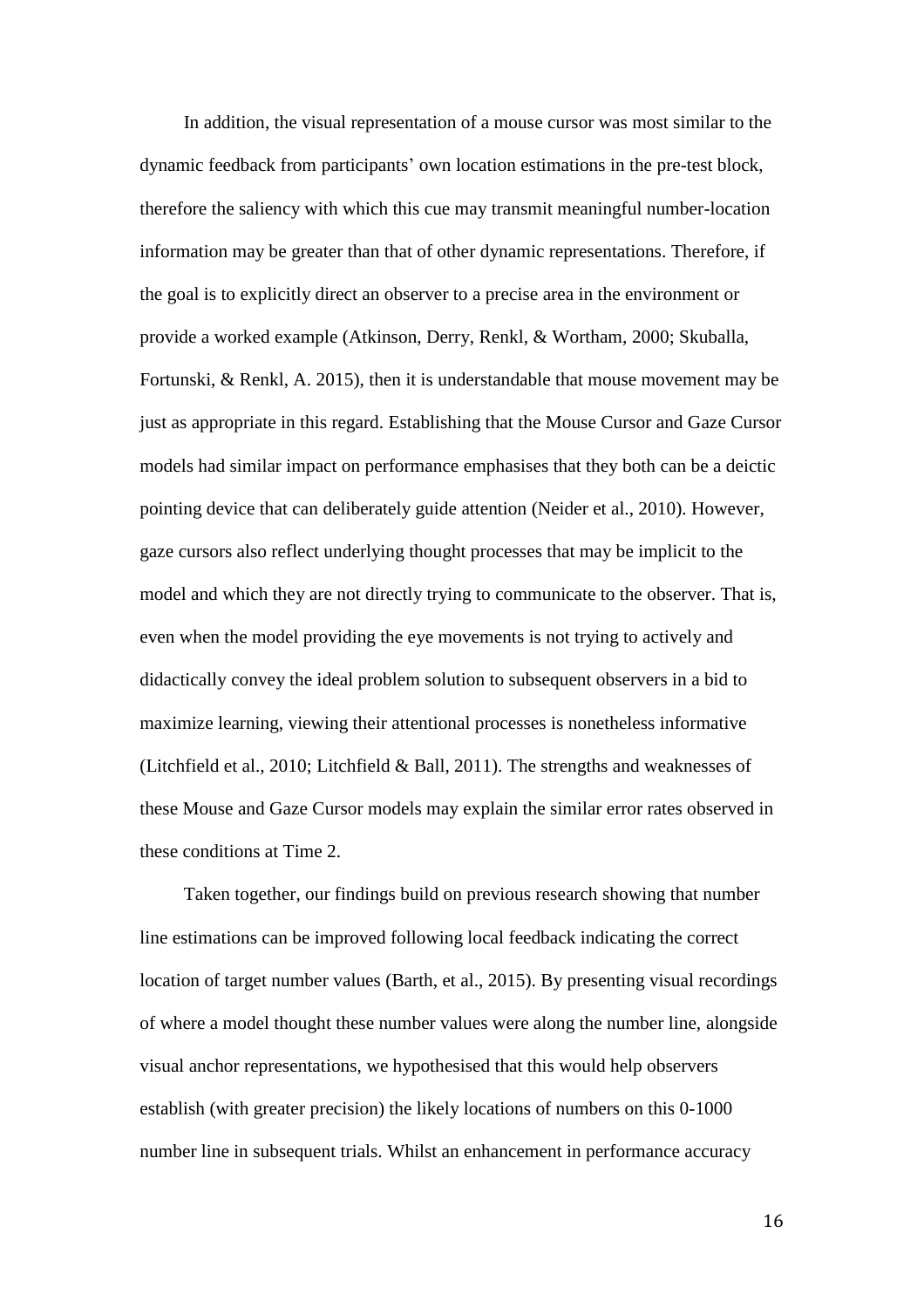was found in conditions where a dynamic cue was present, with reasons for this being previously discussed, no difference was found between the control and visual anchor conditions. Ashcraft and Moore (2012) suggest that marked landmarks may not influence estimation accuracy where participants may generate subjective landmarks. In our current task conditions participants may have generated their own subjective landmarks in the pre-test block. With no explicit instructions to make use of the visual anchors in the middle block, the mere presence of a visual cue may have had little impact on reducing estimation error. A recent study by Peters, Verschaffel and Luwel (In press) observed that the presence of landmarks improved adults' estimation performance. However, in contrast to the current study, the landmarks in the Peters et al. study were present throughout task completion. Siegler and Thompson (2014, p41) suggest that visual anchors are *"…structurally important features that are not encoded spontaneously but that make useful strategies possible".* Thus, although present landmarks may improve concurrent estimation our data suggest that transfer to increased accuracy in performance when they are removed can be facilitated by the additional presence of dynamic cues (i.e. Gaze cursor or Mouse Cursor interventions). Our study indicates that that the dynamic cues drive the utility of visual anchors as meaningful features for greater estimation accuracy.

This study focused on adult participants and increased accuracy on the number line estimation task was observed in the mouse and gaze cursor intervention. Given the relationship between number line estimation and more complex mathematical achievement (Siegler, 2016), it would be interesting to investigate if similar, or stronger, effects can be observed with children or individuals with specific difficulties in number line estimation. Our study sample were highly educated students, thus extreme caution must be taken when generalizing our results. Nevertheless, the ability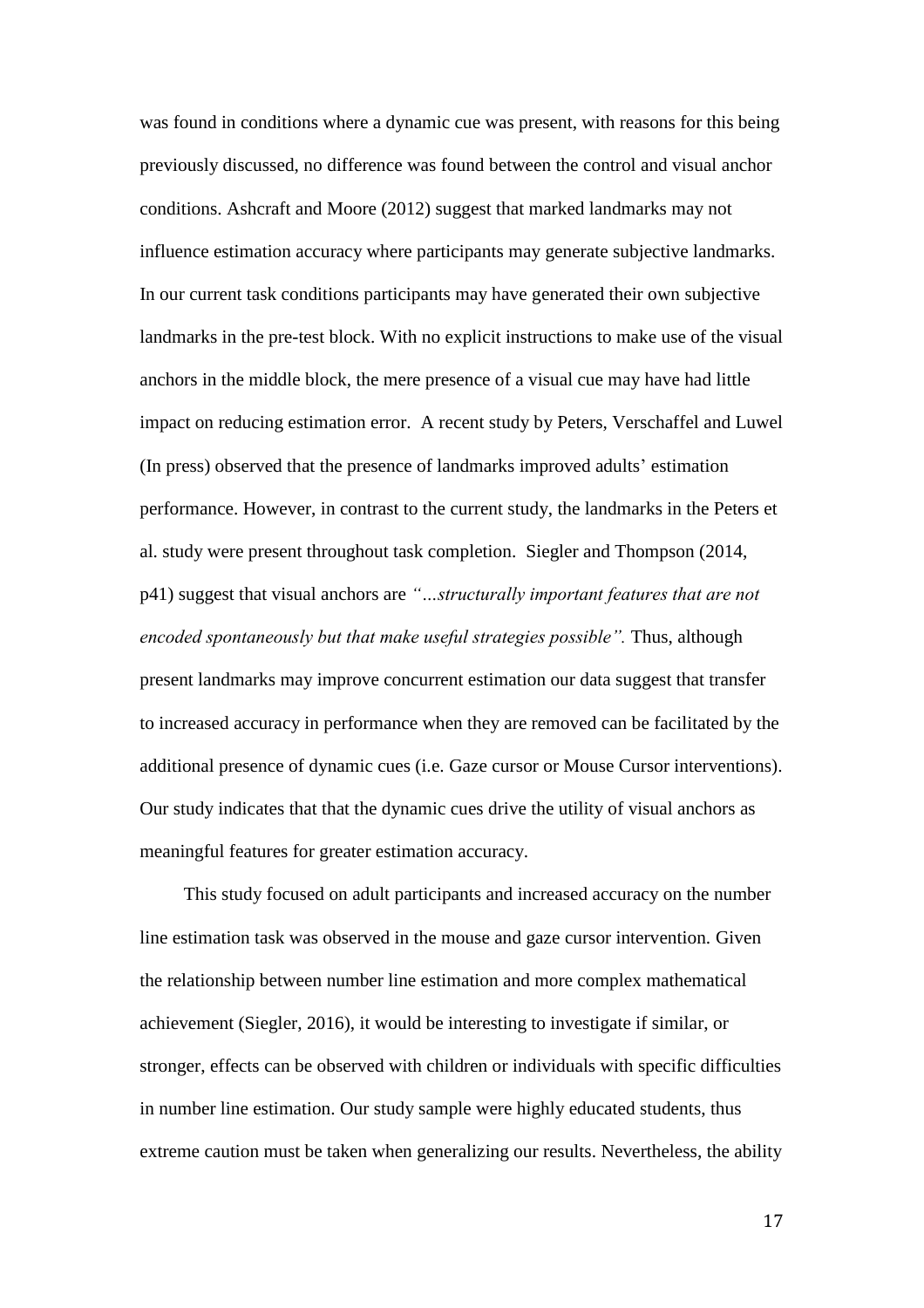to use reference points to make number line estimations appears to have a developmental trajectory as children and adults are more likely to fixate interval regions (beginning, middle and end points) and make greater use of these areas with age and experience (Ashcraft & Moore, 2012). As eye movements were not recorded during the trials we cannot confirm whether observers changed where and how they fixated interval regions when presented with the anchor number line compared to the control condition. Similarly, it was not possible to establish how accurate observers were at following the gaze and mouse cursors respectively, and whether the precise coupling of observer's gaze with the model's gaze/mouse was key to the improvements in performance. i.e. those that tightly followed the mouse/gaze cursor showed the largest improvements. Future studies should incorporate both gaze following and gaze tracking in order to unpack the influence of the intervention further.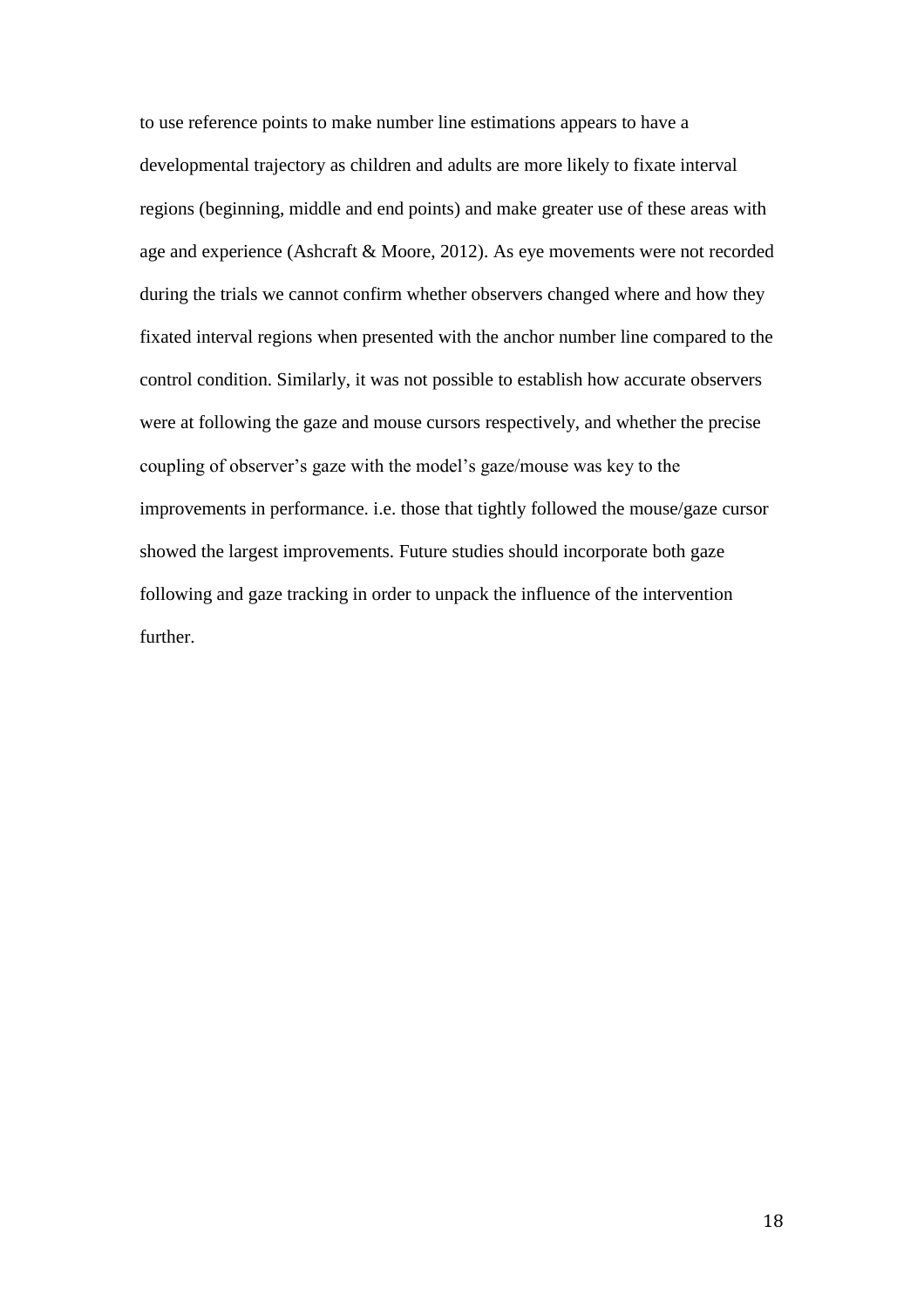## **References**

- Ashcraft, M. H., & Moore, A. M. (2012). Cognitive processes of numerical estimation in children. *Journal of Experimental Child Psychology, 111*, 246–267.
- Atkinson, R. K., Derry, S. J., Renkl, A., & Wortham, D. (2000). Learning from examples: Instructional principles from the worked examples research. *Review of Educational Research, 70*, 181-214.
- Barth, H., & Paladino, A. (2011). The development of numerical estimation in children: Evidence against a representational shift. *Developmental Science, 14*, 125-135.
- Barth, H., Slusser, E., Cohen, D., & Paladino, A. (2011). A sense of proportion: Commentry on Opfer, Siegler, and Young. *Developmental Science*, 1205-1206.
- Barth, H., Slusser, E., Kanjlia, S., Garcia, J., Taggart, J., & Chase, E. (2016). How feedback improves children's numerical estimation. *Psychonomic Bulletin & Review*, 23, 1198-1205.
- Booth, J. L., & Siegler, R. S. (2008). Numerical magnitude representations influence arithmetic learning. *Child Development, 79*, 1016-1031.
- Becchio, C., Bertone, C., & Castiello, U. (2008). How the gaze of others influences object processing. *Trends in Cognitive Sciences, 12*, 254-258.
- Brennan, S. E., Chen, X., Dickinson, C. A., Neider, M. B., & Zelinsky, G. J. (2008). Coordinating cognition: The costs and benefits of shared gaze during collaborative search. *Cognition, 106*, 1465-1477.
- Brooks, R., & Meltzoff, A. N. (2005). The development of gaze following and its relation to language. *Developmental Science, 8*, 535-543.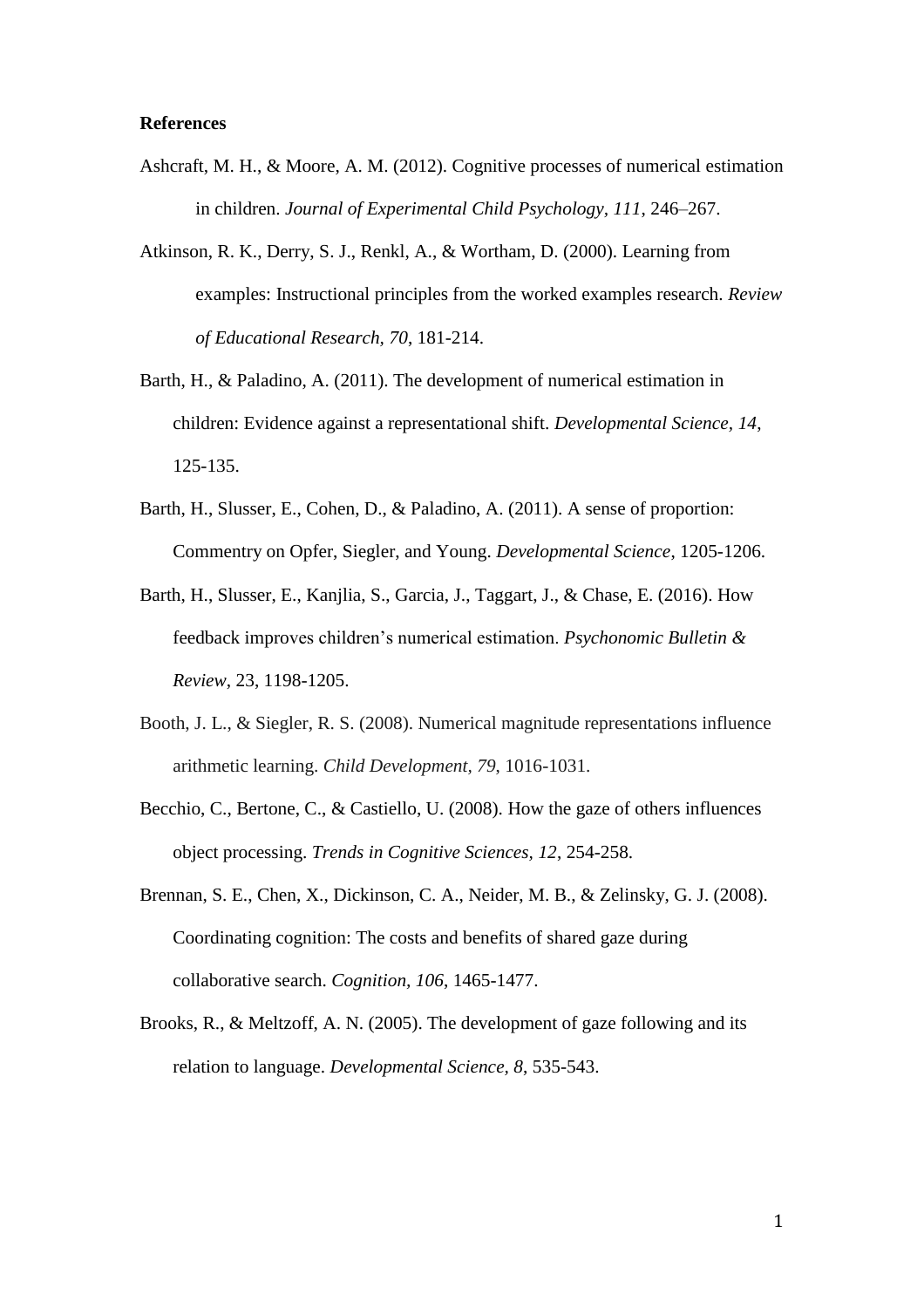- Carletta, J., Hill, R. L., Nicol, C., Taylor, T., de Ruiter, J.P., & Bard, E. G. (2010). Eyetracking for two-person tasks with manipulation of a virtual world. *Behavior Research Methods, 42*, 254–265.
- Cole, G. G., Skarratt, P. A., & Kuhn, G. (2016). Real person interaction in visual attention research. *European Psychologist*.
- Ferreira, F., Apel, J., & Henderson, J. M. (2008). Taking a new look at looking at nothing. *Trends in Cognitive Sciences, 12*, 405-410.
- Fischer, U., Moeller, K., Bientzle, M., Cress, U., & Nuerk, H.C. (2011). Sensorimotor spatial training of number magnitude representation. *Psychonomic Bulletin Review, 18(1),* 177-183.
- Flom, R., & Pick, A. D. (2007). Increasing specificity and the development of joint visual attention. In R. Flom, K. Lee, & D. Muir (Eds.), *Gaze following: Its development and significance* (pp. 95–111). London, England: Erlbaum.
- Foulsham, T., & Lock, M. (2014). How the eyes tell lies: Social gaze during a preference task. *Cognitive Science, 39*,1704-1726.
- Hanna, J. E., & Brennan, S. E. (2007). Speakers' eye gaze disambiguates referring expressions early during face-to-face conversation. *Journal of Memory & Language, 57*, 596-615.
- Hartmann, M., & Fischer, M. H. (2016). Exploring the numerical mind by eyetracking: a special issue. *Psychological Research, 80*, 325-333.
- Holmqvist, K., Nyström, M., Andersson, R., Dewhurst, R., Jarodzka, H., & Van de Weijer, J. (2011). *Eye tracking: A comprehensive guide to methods and measures*. Oxford: Oxford University Press.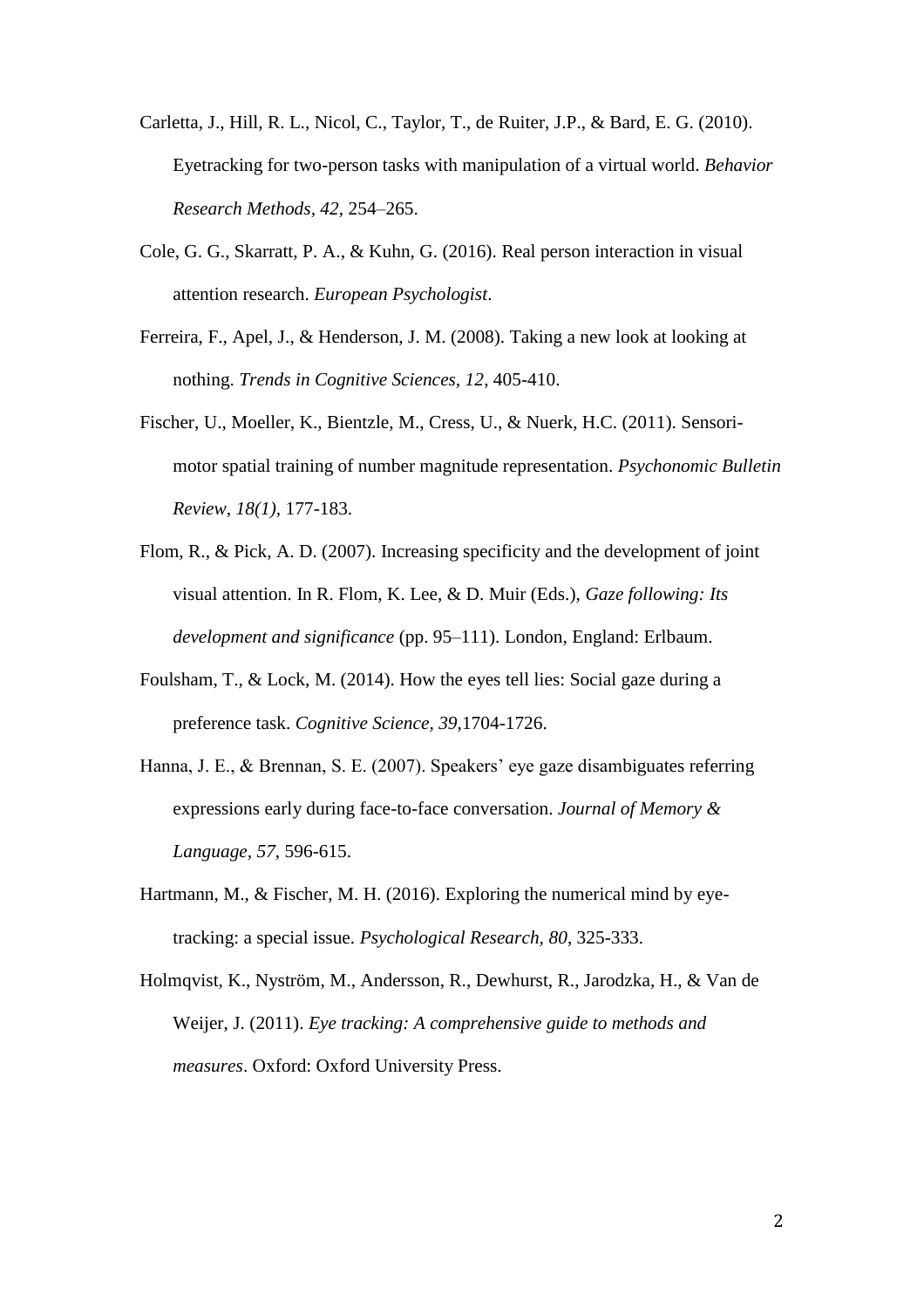- Jarodzka, H., Van Gog, T., Dorr, M., Scheiter, K., & Gerjets, K. (2013). Learning to see: Guiding students' attention via a model's eye movements fosters learning. *Learning and Instruction, 25*, 62-70.
- Just, M. A., & Carpenter, P. A. (1976). Eye fixations and cognitive processes. *Cognitive Psychology, 8*,441–480.
- Kleinke, C. L. (1986). Gaze and eye contact: A research review. *Psychological Bulletin, 100*, 78–100.
- Knoblich, G., Ohlsson, S., & Raney, G. E. (2001). An eye movement study of insight problem solving. *Memory & Cognition, 29*, 1000–1009.
- LeFevre, J., Lira, C.J., Sowinski, C., Cankaya, O., Kamawar, D., & Skwarchuk, S. (2013). Charting the role of the number line in mathematical development. Frontiers in Psychology, 4(641). DOI: 10.3389/fpsyg.2013.00641
- Leff, D. R., James, D. R., Orihuela-Espina, F., Kwok, K. W., Sun, L. W., Mylonas, G., ... & Yang, G. Z. (2015). The impact of expert visual guidance on trainee visual search strategy, visual attention and motor skills. *Frontiers in Human Neuroscience, 9*, 526.
- Link, T., Huber, S., Nuerk, H.-C., & Moeller, K. (2014). Unbounding the mental number line - new evidence on children's spatial representation of numbers. *Frontiers in Psychology, 4,* 1021.
- Link, T., Moeller, K., Huber, S., Fischer, U., & Nuerk, H.C. (2013). Walk the number line – An embodied training of numerical concepts. *Trends in Neuroscience and Education, 2*, 74-84.
- Litchfield, D., & Ball, L. J. (2011). Using another's gaze as an explicit aid to insight problem solving. *The Quarterly Journal of Experimental Psychology, 64*, 649- 656.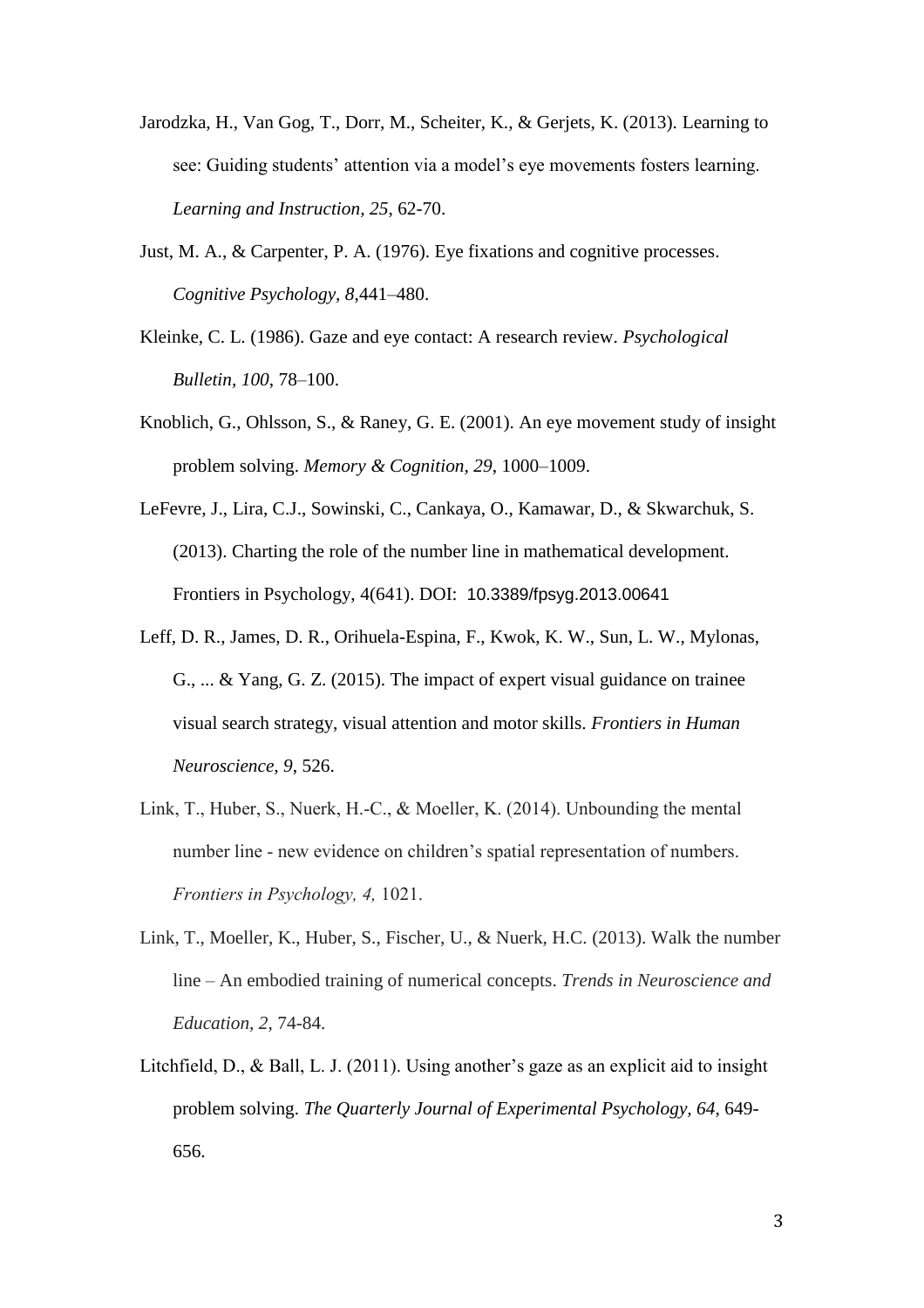- Litchfield, D., Ball, L. J., Donovan, T., Manning, D. J., & Crawford, T. (2010). Viewing another person's eye movements improves identification of pulmonary nodules in chest x-ray inspection. *Journal of Experimental Psychology: Applied, 16*, 251-262.
- Mock, J., Huber, S., Klein, E., & Moeller, K. (2016). Insights into numerical cognition: considering eye-fixations in number processing and arithmetic. *Psychological Research, 80*, 334-359.
- Moeller, K., Fischer, U., Nuerk, H.-C., & Cress, U. (2015). Computers in mathematics education - Training the mental number line. *Computers in Human Behavior, 48*, 597-607.
- Muldoon, K., Towse, J., Simms, V., Perra, O., & Menzies, V. (2013). A longitudinal analysis of number estimation counting skills and mathematical ability across the first school year. *Developmental Psychology,* 49(2), 250-7.
- Müller, R., Helmert, J. R., & Pannasch, S. (2014). Limitations of gaze transfer: Without visual context, eye movements do not to help to coordinate joint action, whereas mouse movements do. *Acta Psychologica, 152*, 19-28.
- Müller, R., Helmert, J. R., Pannasch, S., & Velichkovsky, B. M. (2013). Gaze transfer in remote cooperation: Is it always helpful to see what your partner is attending to? *The Quarterly Journal of Experimental Psychology, 66*, 1302-1316.
- Nalanagula, D., Greenstein, J. S., & Gramopadhye, A. K. (2006). Evaluation of the effect of feedforward training displays of search strategy on visual search performance. *International Journal of Industrial Ergonomics, 36*, 289–300.
- Neider, M. B., Chen, X., Dickinson, C. A., Brennan, S. E., & Zelinsky, G. J. (2010). Coordinating spatial referencing using shared gaze. *Psychonomic Bulletin & Review, 17*, 718-724.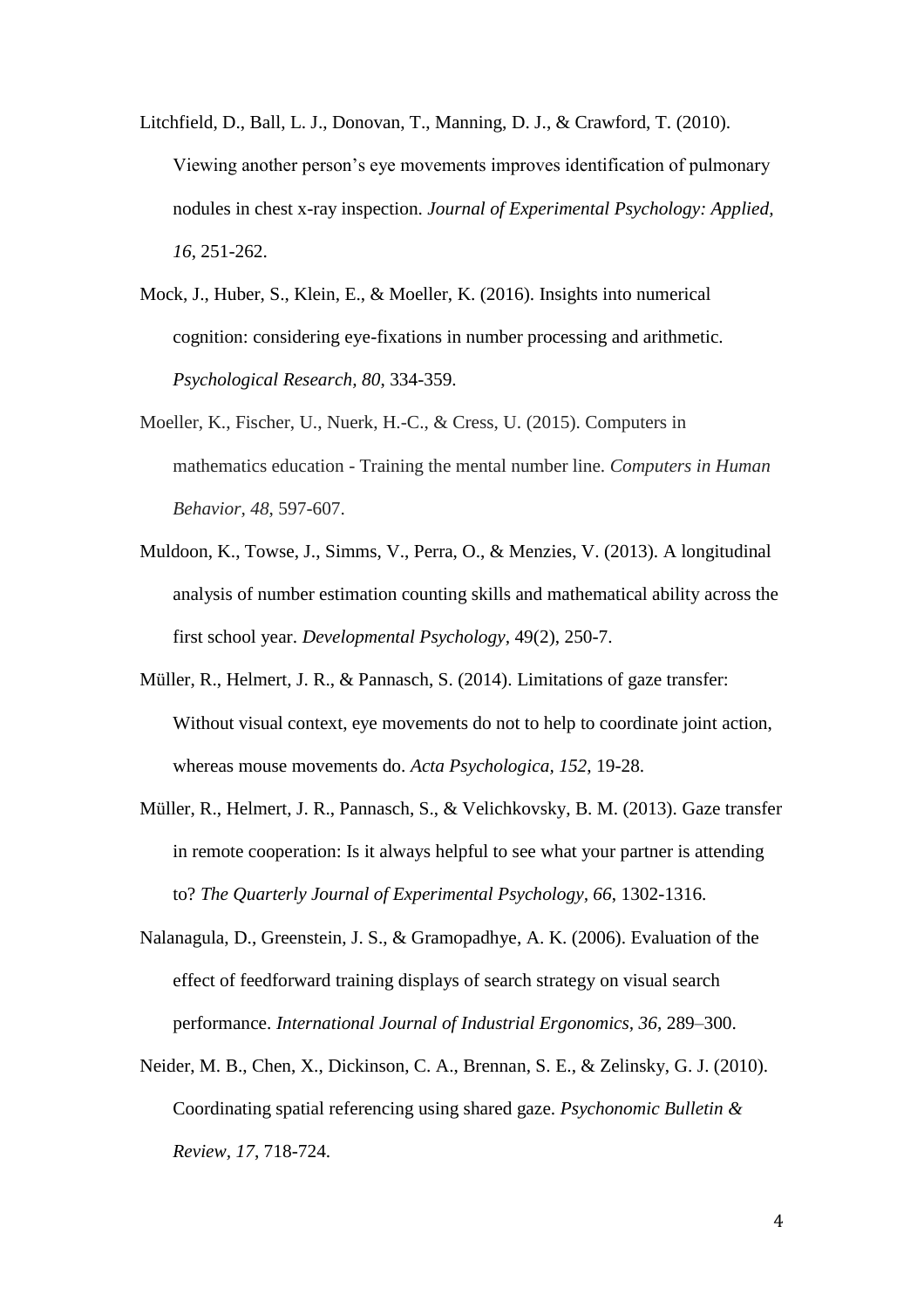- Peters, D., Verschaffel, L., & Luwel, K. (In press). Benchmark-based strategies in whole number estimation. *British Journal of Psychology.*
- Rayner, K. (1998). Eye movements in reading and information processing: 20 years of research. *Psychological Bulletin, 124*, 372-422.
- Rayner, K. (2009). Eye movements and attention in reading, scene perception, and visual search. *The Quarterly Journal of Experimental Psychology, 62*, 1457- 1506.
- Reinhart, R., Huber, S., Nuerk, H., & Moeller, K. (2015). Strategies in unbounded number line estimation? Evidence from eye-tracking. Cognitive Processes, 16, 359-363.
- Rouder, J., & Geary, D. (2014). Children's cognitive representation of the mathematical number line. *Developmental Science, 17(4),* 525-536.
- Seppänen, M., & Gegenfurtner, A. (2012). Seeing through a teacher's eyes improves students' imaging interpretation. *Medical Education, 1*,1113–1114.R.
- Schilbach, L., Timmermans, B., Reddy, V., Costall, A., Bente, G., Schlicht, T., & Vogeley, K. (2013). Toward a second-person neuroscience. *Behavioral and Brain Sciences, 36*, 393-414.
- Schneider, M., Grabner, R. H., & Paetsch, J. (2009). Mental number line, number line estimation, and mathematical achievement: Their interrelations in grades 5 and 6. *Journal of Educational Psychology*, *101*, 359.
- Schneider, M., Heine, A., Thaler, V., Torbeyns, J., De Smedt, B., Verschaffel, L., ... & Stern, E. (2008). A validation of eye movements as a measure of elementary school children's developing number sense. *Cognitive Development, 23*, 409-422.
- Shepherd, S. V. (2010). Following gaze: Gaze-following behavior as a window into social cognition. *Frontiers in Integrative Neuroscience, 4*, 1-13.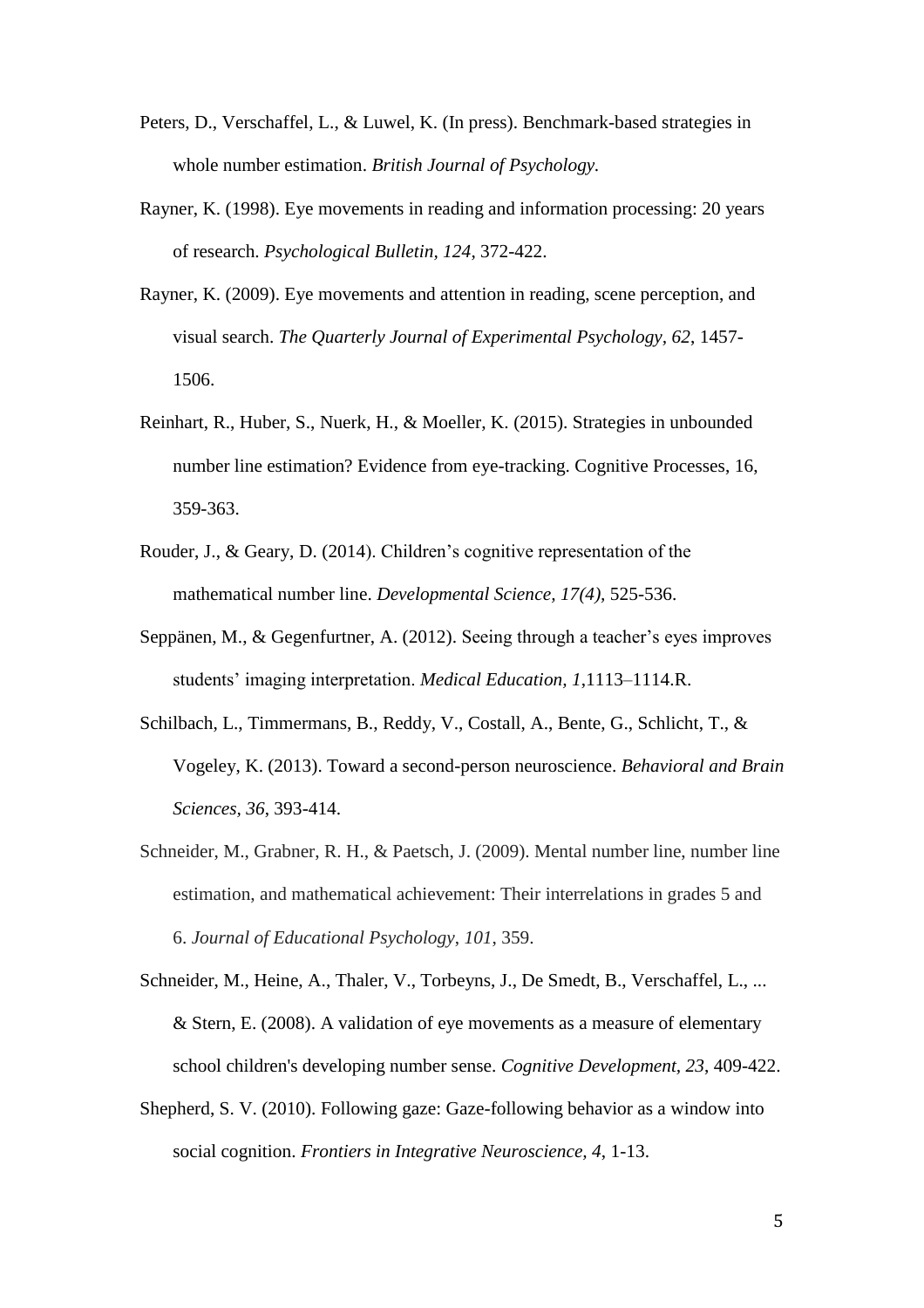Siegler, R. (2016). Magnitude knowledge: the common core of numerical development. *Developmental Science, 19*, 341-361.

- Siegler, R. S., & Booth, J. L. (2004). Development of numerical estimation in young children. *Child Development, 75*, 428-444.
- Siegler, R., & Opfer, J. (2003). The development of numerical estimation: evidence for multiple representations of numerical quantity. *Psychological Science, 14*, 237-243.
- Siegler, R.S., & Ramani, G.B. (2008). Playing linear numerical board games promotes low-income children's numerical development. *Developmental Science*, *11,* 655–661.
- Siegler, R. S., & Thompson, C. A. (2014). Numerical landmarks are useful—except when they're not. *Journal of Experimental Child Psychology*, *120*, 39-58.
- Siegler, R., Thompson, C., & Opfer, J. (2009). The logarithmic-to-linear shift: one learning sequence, many tasks, many time scales. *Mind, Brain, and Education, 3*, 143-150.
- Simms, V., Clayton, S., Cragg, L., Gilmore, C., & Johnson, S. (2016). [Explaining the](http://uir.ulster.ac.uk/33024)  [relationship between number line estimation and mathematical achievement: The](http://uir.ulster.ac.uk/33024)  [role of visuo-motor integration and visuo-spatial skills.](http://uir.ulster.ac.uk/33024) *Journal of Experimental Child Psychology, 145,* 22-33.
- Skuballa, I. T., Fortunski, C., & Renkl, A. (2015). An eye movement pre-training fosters the comprehension of processes and functions in technical systems. *Frontiers in Psychology, 6*, 598.
- Sullivan, J., Juhasz, B., Slattery, T., & Barth, H. (2011). Adults' number-line estimation strategies: Evidence from eye movements. *Psychonomic Bulletin & Review*, 18, 557-563.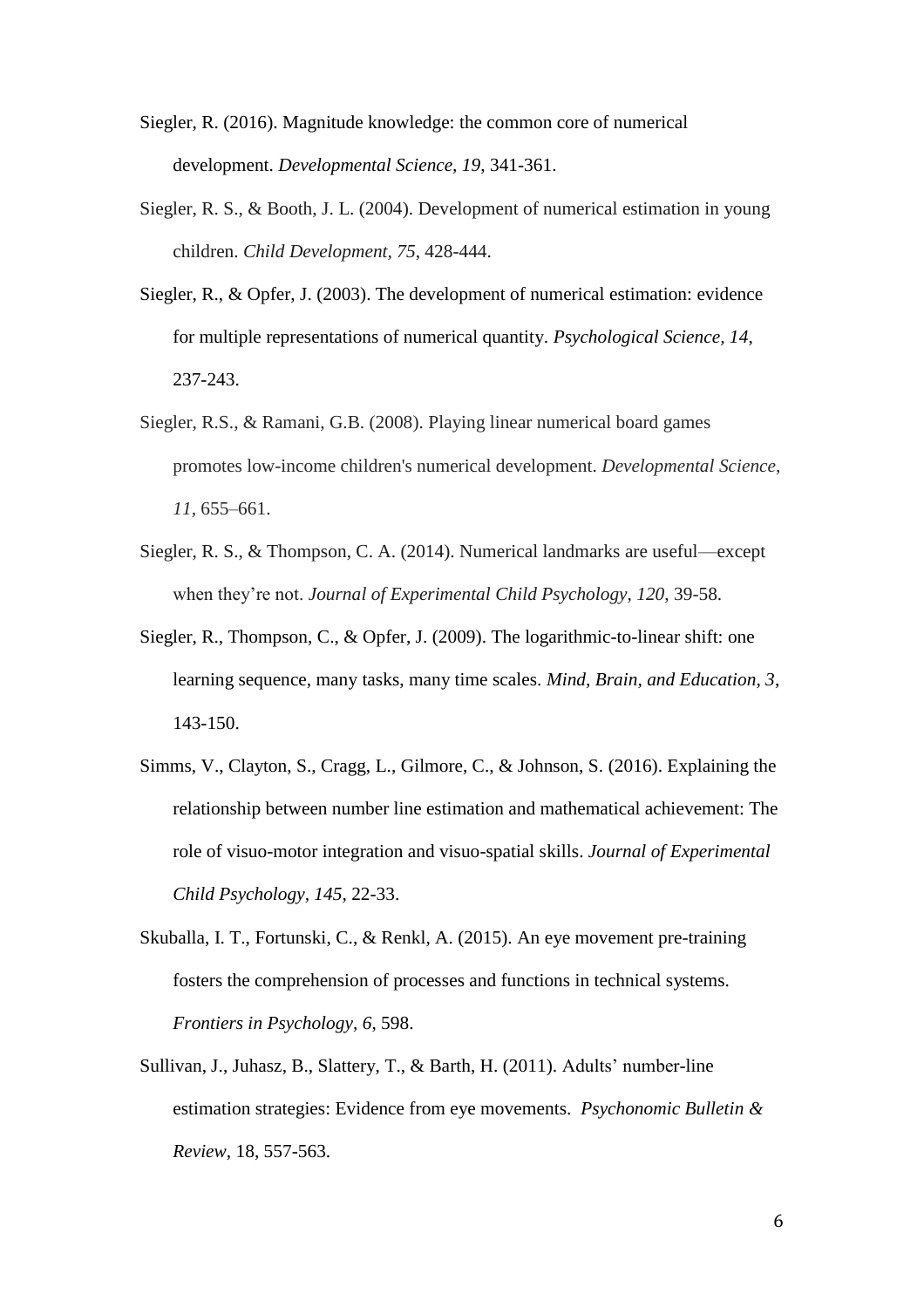- Symons, L. A., Lee, K., Cedrone, C. C., & Nishimura, M. (2004). What are you looking at? Acuity for triadic eye gaze. *The Journal of General Psychology, 131*, 451–469.
- Tanenhaus, M. K., Spivey-Knowlton, M. J., Eberhard, K. M., & Sedivy, J. C. (1995). Integration of visual and linguistic information in spoken language comprehension. *Science, 268*, 1632-1634.
- van Gog, T., Jarodzka, H., Scheiter, K., Gerjets, P., & Paas, F. (2009). Attention guidance during example study via the model's eye movements. *Computers in Human Behavior, 25*, 785-791.
- van't Noordende, J., van Hoogmoed, A., Schot, W., & Kroesbergen, E. (2015). Number line estimation strategies in children with mathematical difficulties measured by eyetracking. Psychological Research, 80, 368-378.
- Velichkovsky, B. M. (1995). Communicating attention: Gaze position transfer in cooperative problem solving. *Pragmatics and Cognition, 3*, 199-222.
- Wade, N., & Tatler, B. W. (2005). *The moving tablet of the eye: The origins of modern eye movement research*. Oxford: Oxford University Press.
- Wilson, A. J., Dehaene, S., Dubois, O., & Fayol, M. (2009). Effects of an Adaptive Game Intervention on Accessing Number Sense in Low‐Socioeconomic‐Status Kindergarten Children. *Mind, Brain, and Education, 3*, 224-234.
- Wilson, M. R., Vine, S. J., Bright, E., Masters, R. S., Defriend, D., & McGrath, J. S. (2011). Gaze training enhances laparoscopic technical skill acquisition and multitasking performance: a randomized, controlled study. *Surgical Endoscopy, 25*, 3731-3739.
- Zelinsky, G. J., Peng, Y., & Samaras, D. (2013). Eye can read your mind: Decoding gaze fixations to reveal categorical search targets. *Journal of Vision, 13*, 1-13.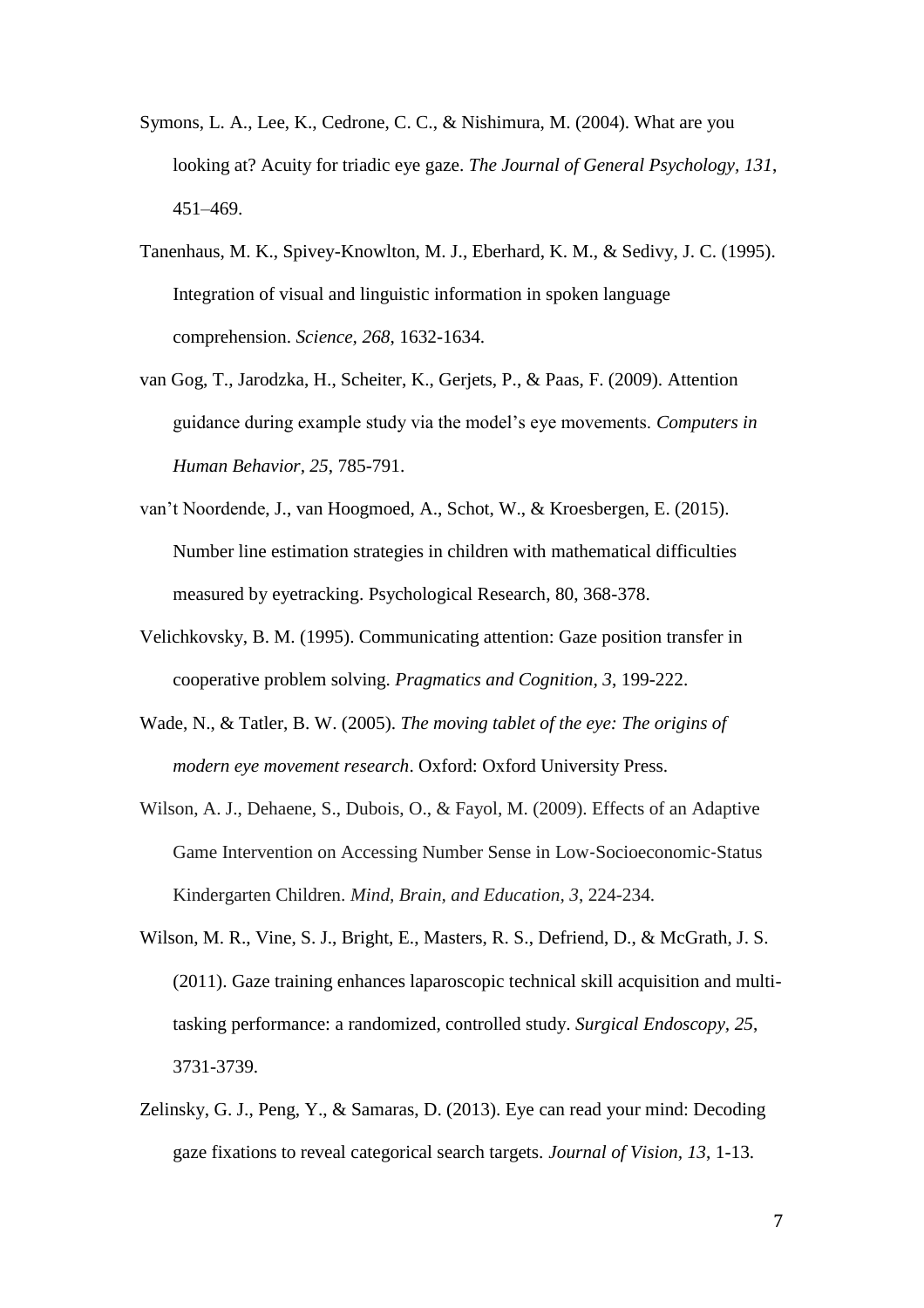

Figure 1. *Average PAE at Time 1 and 2 for all groups (Control, Anchor, Gaze Cursor and Mouse Cursor)*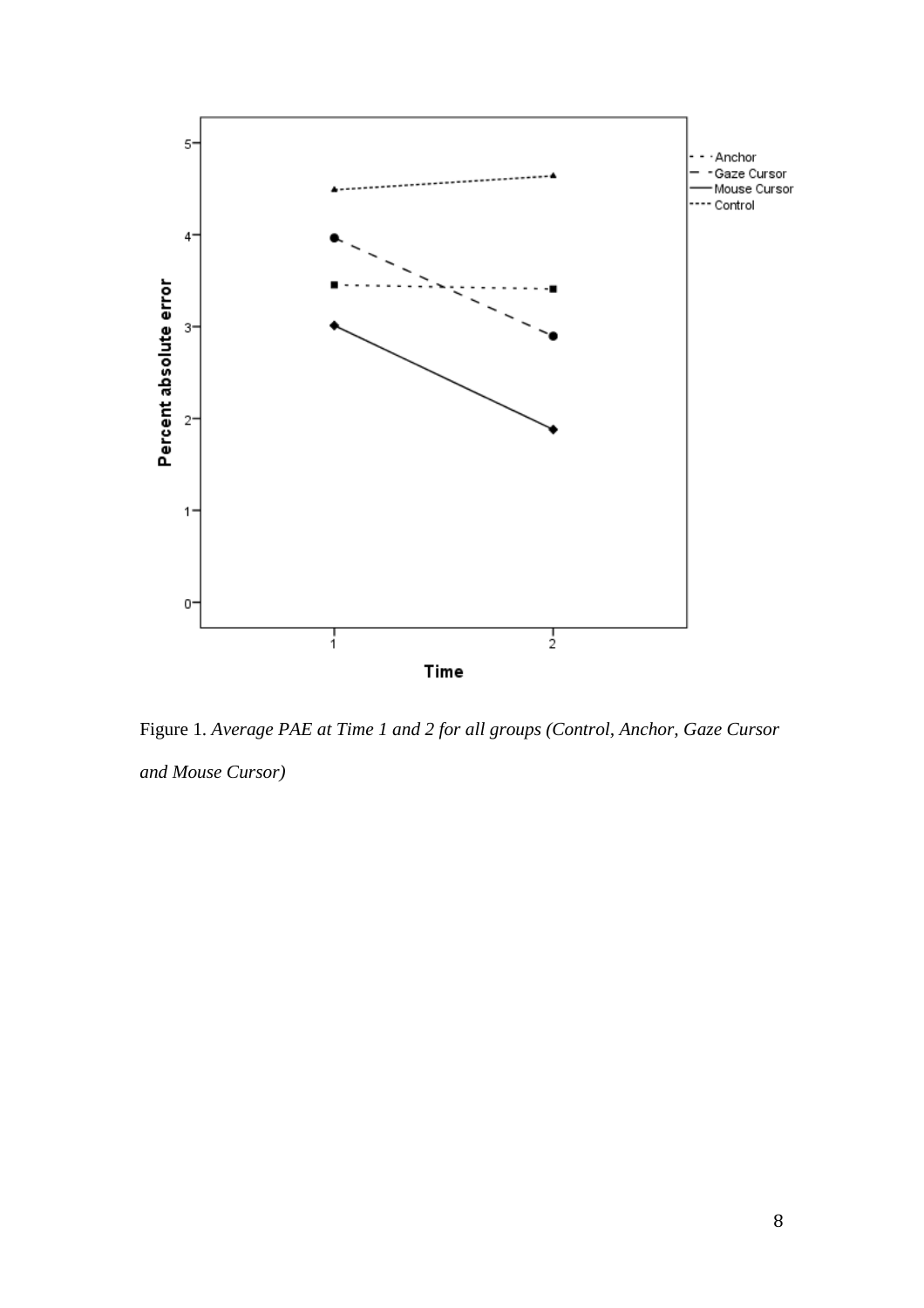Table 1. *Descriptive statistics of the average PAE for each group (anchor, video, cursor and control) at Time 1 and 2.*

|                     |    | Time 1 |           | Time 2 |           |  |
|---------------------|----|--------|-----------|--------|-----------|--|
|                     | N  | Mean   | <b>SD</b> | Mean   | <b>SD</b> |  |
| Control             | 35 | 4.49   | 2.47      | 4.64   | 3.06      |  |
| Anchor              | 35 | 3.45   | 1.91      | 3.41   | 1.55      |  |
| <b>Gaze Cursor</b>  | 33 | 3.97   | 1.93      | 2.90   | 1.03      |  |
| <b>Mouse Cursor</b> | 30 | 3.01   | 1.18      | 1.88   | 0.71      |  |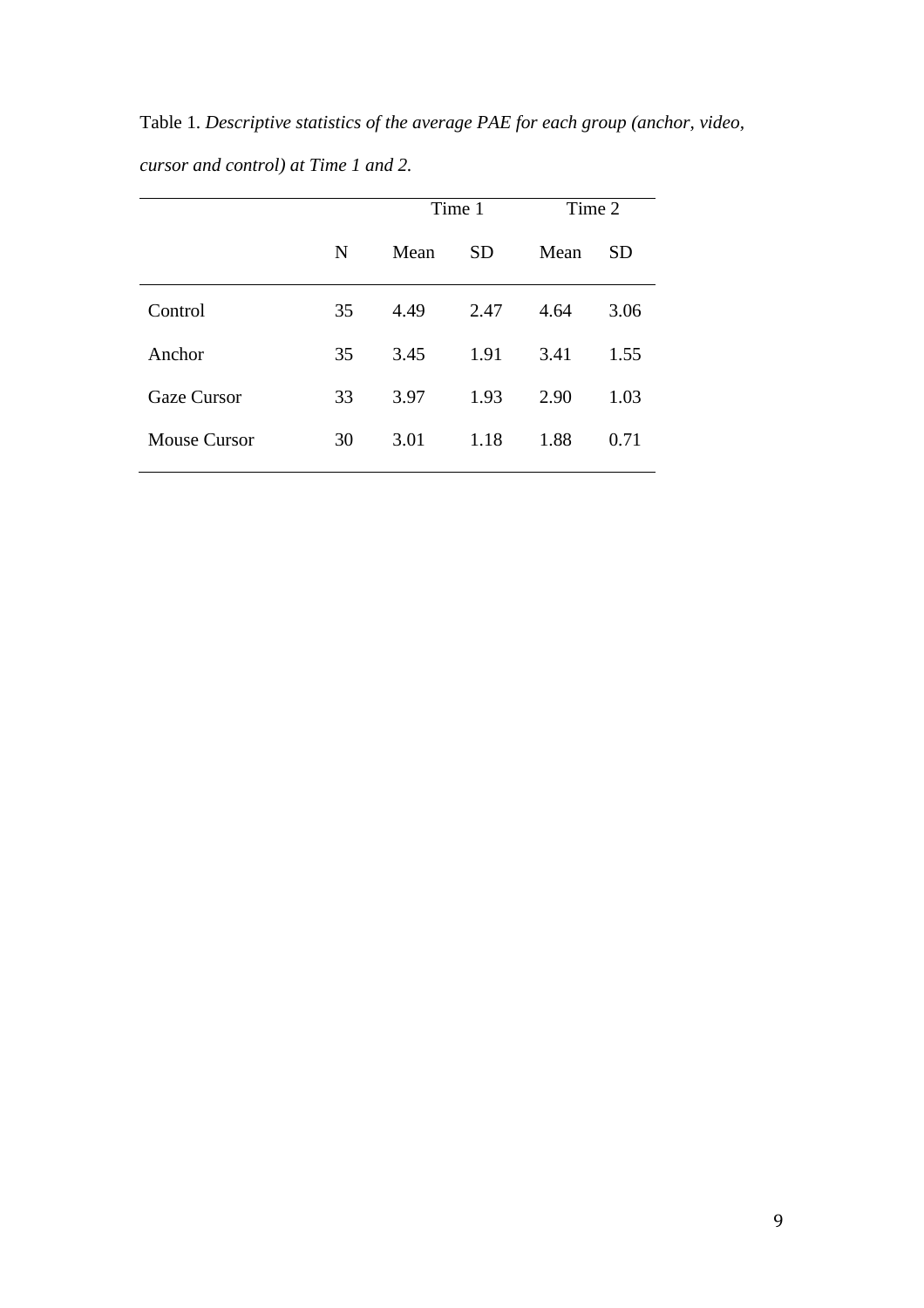| Time 2 |      |     |  |  |  |
|--------|------|-----|--|--|--|
| N      | Mean | SE. |  |  |  |
| 35     | 4.10 | .20 |  |  |  |
| 35     | 3.63 | .20 |  |  |  |
| 33     | 2.74 | .20 |  |  |  |
| 30     | 2.44 | .22 |  |  |  |
|        |      |     |  |  |  |

Table 2. *Estimates of PAE at Time 2 for each group, controlling for PAE at Time 1*